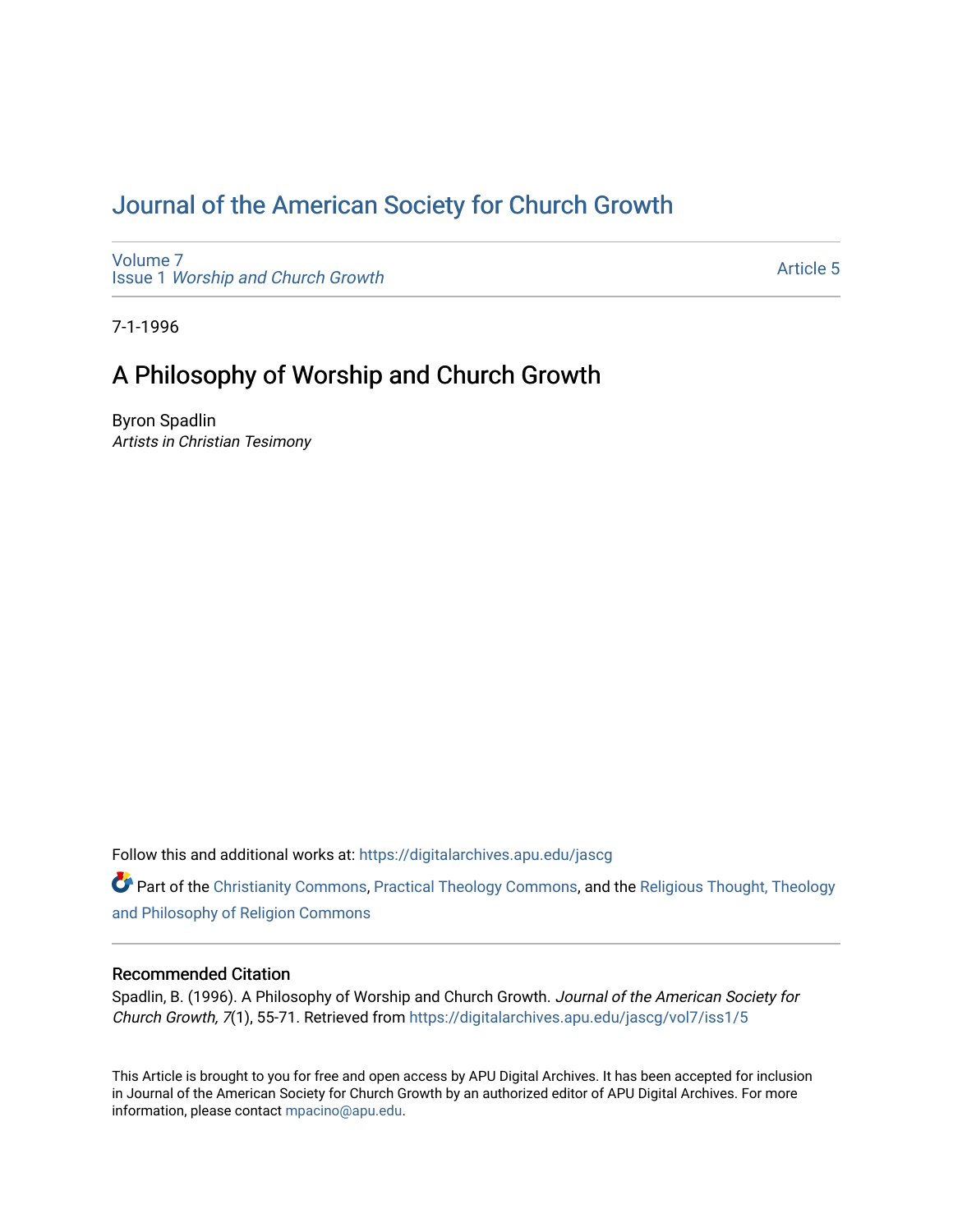#### Byron Spradlin

#### Introduction

Praise the Lord!

Praise God in His sanctuary. Praise Him in His mighty heavens. Praise Him for His acts of power; Praise Him for His surpassing greatness. Praise Him with the sounding of the trumpet, Praise Him with the harp and lyre, Praise Him with the tambourine and dancing, Praise Him with the strings and flute, Praise Him with the clash of cymbals, Praise Him with resounding cymbals.

Let everything that has breath praise the Lord.

Praise the Lord!

Psalm 150 (NIV)

Have you ever wondered why the Book of Psalms would finish with such a psalm as this? Or have you ever asked yourself why in Exodus, where the craftsmen Bezalel and Oholiab are mentioned (chapter 31:1-11 and chapter 35:30-36:7) the Lord underscores that these men were "... filled with the Spirit of God.. ." along with being ". . . skilled with ability and knowledge in all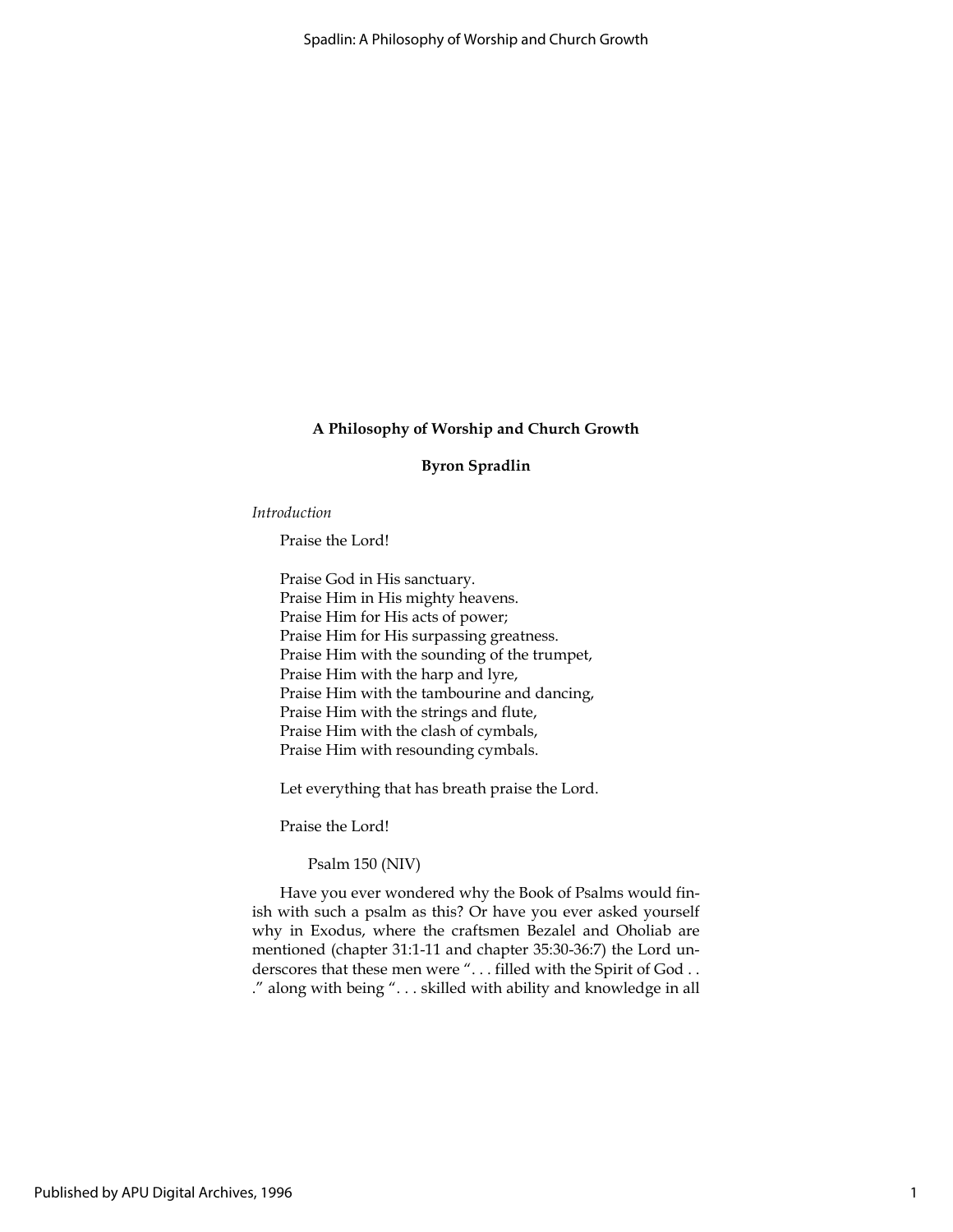56 Byron Spradlin

kinds of crafts."

Have you ever wondered why there's so much space in Exodus given to instructions for the design of Tabernacle (chapter 31:1-11; and 35:4-40: 38). Or so much space in I Chronicles (chapters 23-29) given to the design of the Temple? Has Jesus' storytelling techniques ever caused you to wonder. Or have you ever mulled over why, when Paul gets so excited he seems to break out in psalm—for example in Romans 11: 33-36; or in Philippians 2:6-11? Or the same with Moses, or Mary the mother of Jesus, or Zechariah for that matter? I could go on and on. There are seemingly scores of examples.

I certainly don't believe it's because God was trying to bring some special focus on music or artistic expression per se. In fact, nowhere in the entire Bible will you ever find an apologetic or defense for the use of music or artistic expression. There just isn't one.

Rather you'll actually find the simple, consistent assumption that God created human beings, and the human community, to express that we are multi-dimensional beings made in the image of God, and designed to worship Him. And though we are fallen from God's perfect design—dulled in our bentness and frailty when overwhelmed by the greatness and reality of the God-Over-All, or when overcome in our frailty by the difficulties of life and our frequent distance from God—we express out of the depths of our very being our desire for His communion; we worship … and we do it in many and multi-faceted ways.

Far from dealing with the rather mundane topics of music and artistic expression, I believe those passages to which I've alluded have much more to do with an awareness that resides in every human being. "What awareness," you ask? The awareness that there is a true and living creator God. That He's the God with whom we were designed to experience intimate and vibrant communion.

I believe these passages have much more to do with our awareness that there is a King of the universe and we ought to worship Him. I'm convinced those passages are much more about the reality that this true and living God is also the rightful Ruler-Over-All. And when we have been restored to right relationship with Him—and come close to Him, and taste even for a moment the beauty of His majesty and the compassion of His grace and mercy—something springs out of the depths of our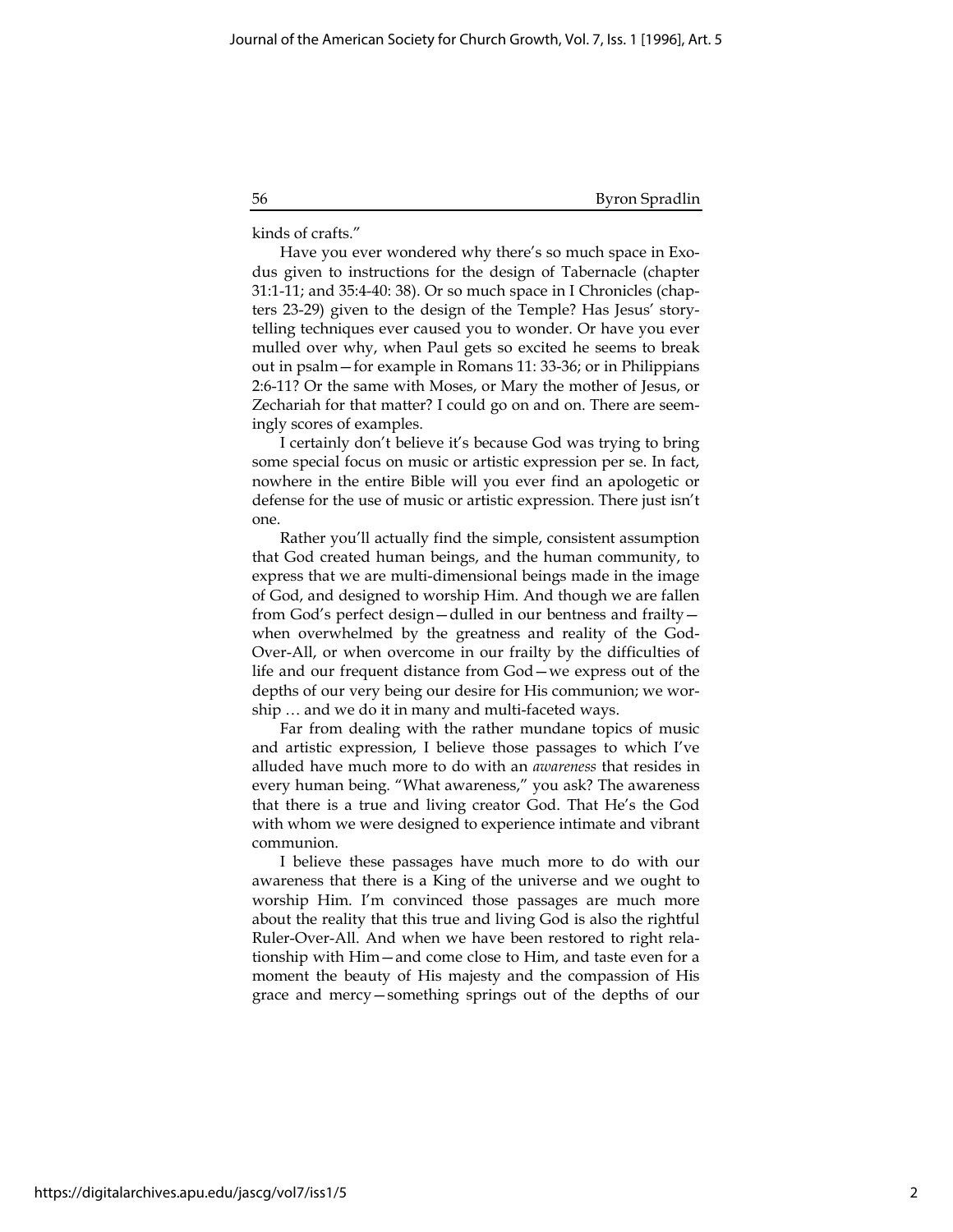being. Something presses us to express in every way we know how, our overwhelming awe at His glory and majesty and beauty. And in those moments … we worship.

## Worship and the field of Church Growth

We know worship is central to the heart of God and to the life of each believer, not to mention central to the heart and life of His Church worldwide. We also know—at least those of us committed in some direct way to the study and implementation of the principles of church growth—that many of those we influence are looking these days for more and clearer leadership concerning the relationship of worship related to the study and implementation of the principles of church growth.

Therefore it seems very clear—from the Scriptural record, as well as the realities each of us face in daily ministry—that there exists the need to develop a conscious philosophy of how worship relates to the whole arena of church growth.

To that end then, let me make some suggestions, not so much in offering something brand new, but by giving some broad stroke observations and principles that may add to or restate some of what you are already thinking.

The results, I hope, will be that as you develop a more intentional philosophy of worship in relation to your understanding of the field of church growth, you will more intentionally place on your plate of priorities such things as ...

- help release people to worship the living God;
- help equip the Church to bring relevant worship to the world's communities, regions, and the Nations themselves;
- help train, empower and release those believers specifically equipped by God as worship enablers;
- help impact our cultures for Christ through establishing resident communities of worshipers within their midst who are intentional about reaching out to their surrounding unsaved, while being committed to the priority of culturally relevant worship formation;

…all this working toward the end goal that people will worship and serve God, and proclaim Christ, in ways relevant to their own cultures and communities. That means we must worship, communicate, and care through the heart strings (familiar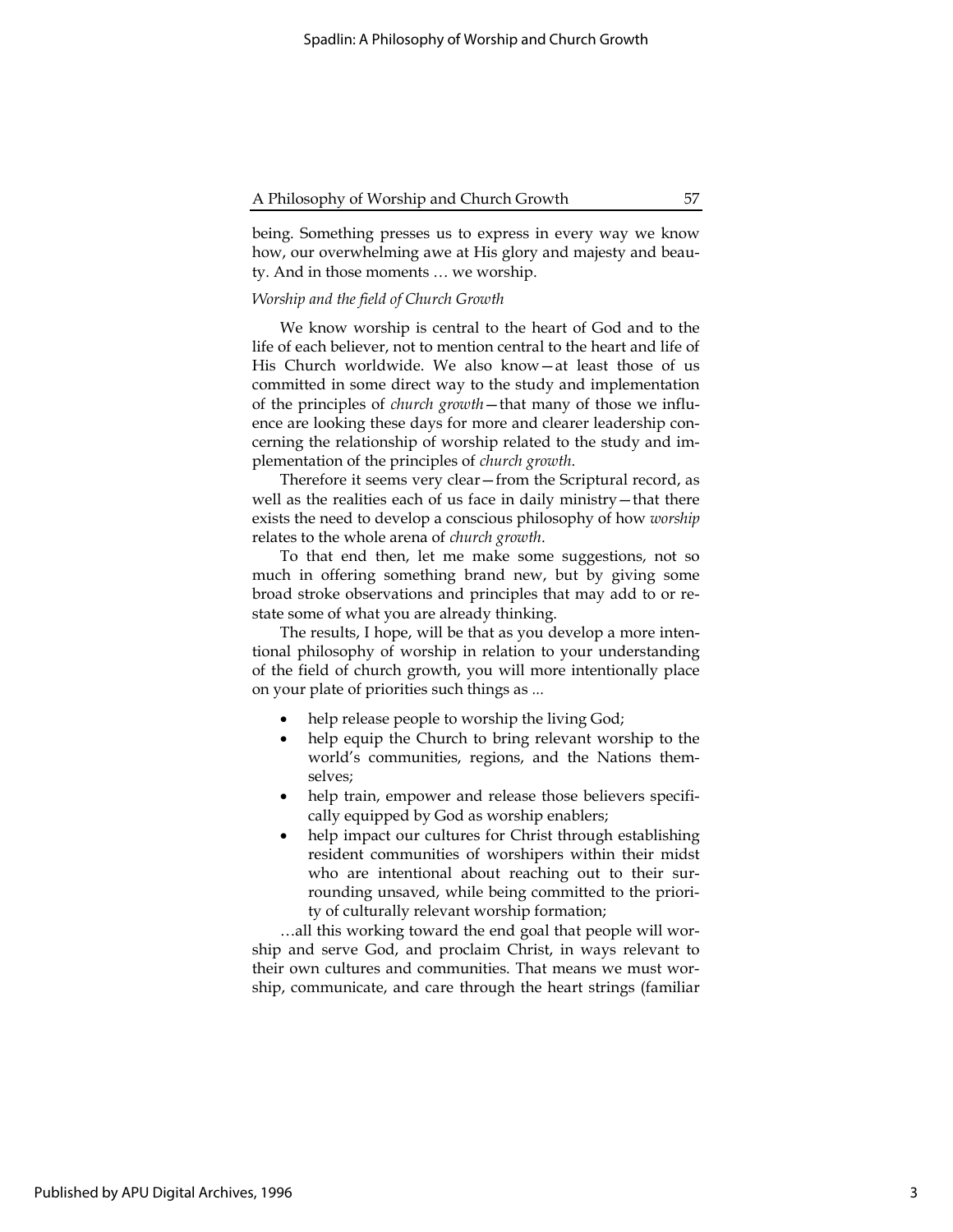#### 58 Byron Spradlin

metaphors, symbols and rituals) of the various communities of the world. And worship is central to all these agenda.

I'm convinced as we pursue these priorities we will see the Church universal grow—a growth more rapid in number and more substantial in quality of devotion, discipleship, and community impact.

## My Personal Pilgrimage in Worship & Church Growth

Let me take just a moment to give a word about my own pilgrimage in the field of worship  $\varepsilon$  church growth. I come to you as much a practitioner as anything else.

I came to a committed faith in Christ in the late 1960's during my early University days. My desire for the Lord led me into the "discipleship" ministries of Campus Crusade for Christ and the Navigators at the University of California at Davis. My music background and abilities moved me into experimentation with what we now call "contemporary worship;" except to me and the campus ministries I was involved in, it was simply communicating and worshiping in ways that were meaningful and effective. The campus movement I helped lead grew from 30 to almost 400, with 50-60 weekly Bible Studies in three years. The student worship service I helped designed and develop moved from a small group to over 150 during that same period.

During and after University, not only did I lead semiprofessional Christian music teams throughout some 20 nations and record on one of the early Christian record labels; I also served to introduce—with positive results—youth and more contemporary music and worship in a medium sized San Francisco Bay Area American Baptist Church.

During Seminary days, 1973-1980, not only did I have opportunity to minister in some 300-400 conservative Churches across America, I also had opportunity to sit under some of the earlier church growth leaders including Virgil Gerber, Ray Buker, and Ralph Winter. In 1977 I did my first decadal Church Growth evaluation, analyzing the growth of Village Baptist Church of Beaverton, OR, where I also had the privilege of gently introducing contemporary worship into the worship service. In that congregation now, two of its three worship services are contemporary, they have both traditional choirs as well as worship bands, and they employ both contemporary and traditional worship leadership.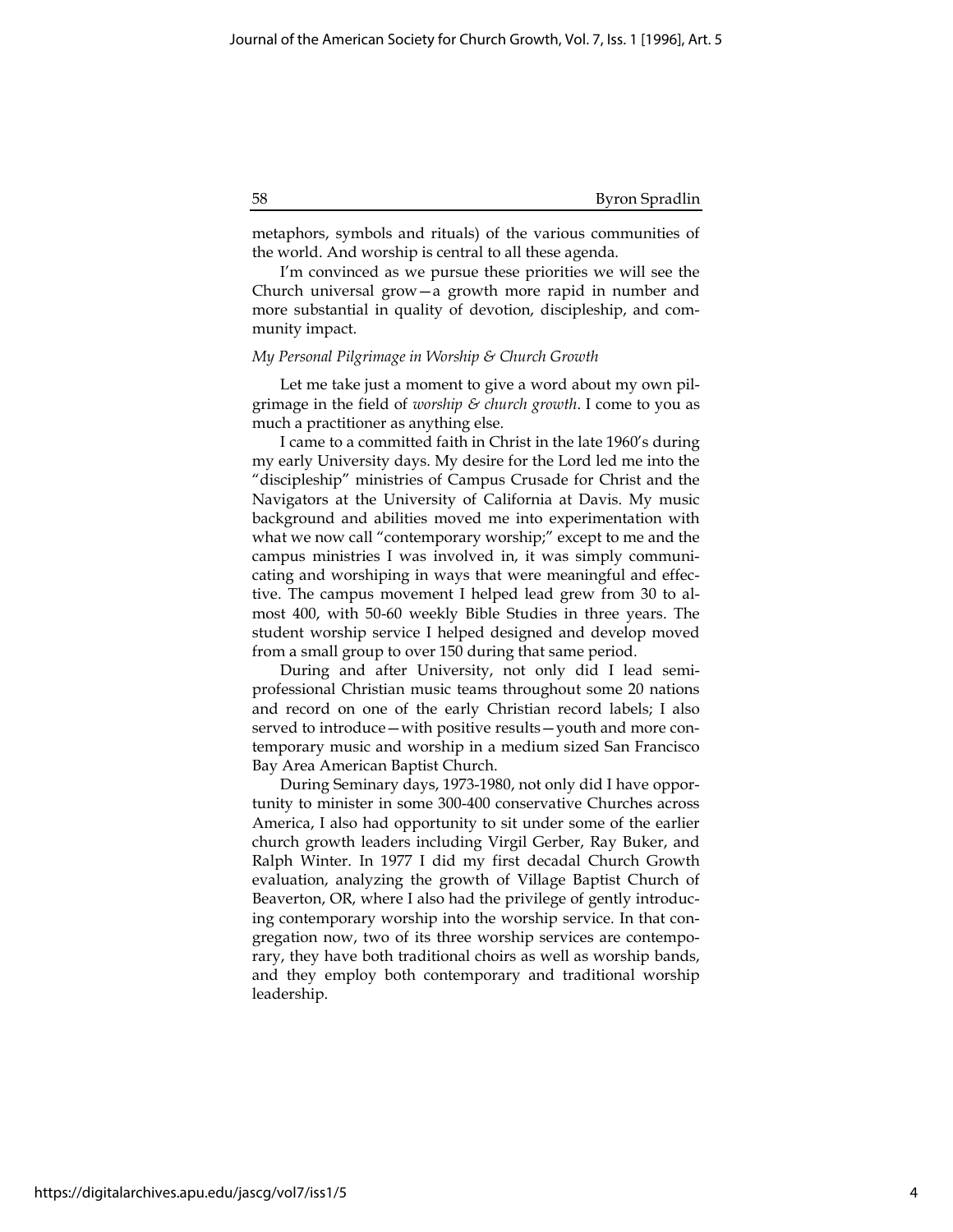In the '80's I had opportunity to study under C. Peter Wagner and Charles Kraft, become aquatinted with Carl George, Dan Reeves, Charles Arn, Gary McIntosh, Glen Martin; and the wonderful opportunity to serve as worship pastor with Bob Logan in the Southern California congregation Bob had earlier launched, as that church grew from 200 to over 1400 in five years. During those years, I also had the opportunity to participate in the church planting think tank Bob launched, and then later plant a daughter congregation and pastor that church for 8 years.

All that to say I've been fiddling with and stumbling around in this area for some time, with some good opportunities to make a lot of mistakes along the way, both theologically as well as pragmatically.

So with that, let's move on to the heart of my assignment: Worship related to Church Growth. First let me say a few things about worship. Then relate worship to some broad stroke comments about its integration with and importance to church growth.

## Worship: What is it?

If God is truly Creator and King, then central in the lives of His subjects must be their involvement in His worship. Given the reality God is King it follows that His supernatural realm is real; and that His supernatural realm is in fact the real worship center into which we were intended to enter for our worship.

#### Three Oughts Related To True Kingdom Worship

I'm convinced there stand three *oughts* related to true Kingdom worship. I'm convinced of these oughts by virtue of the Bible's presumptions about worship, about life before the Fall, about the LORD's redemptive (reclamation) program, and about our ultimate state-of-relating-with-God in eternity. Though I'm not going to attempt anything close to being exhaustive, the body of Biblical material seems clearly to bear out the following:

- 1. Worship is the environment in which we were created to live, and therefore, the realm which we ought strive to live in each moment of the day; e.g. Hebrews 9: 14.
- 2. Worship is the core focus we were created to hold, and therefore the *center* we ought strive to maintain from each moment to the next; e.g. John 6:38-40.
- 3. Worship is the lifestyle we were created to manifest, and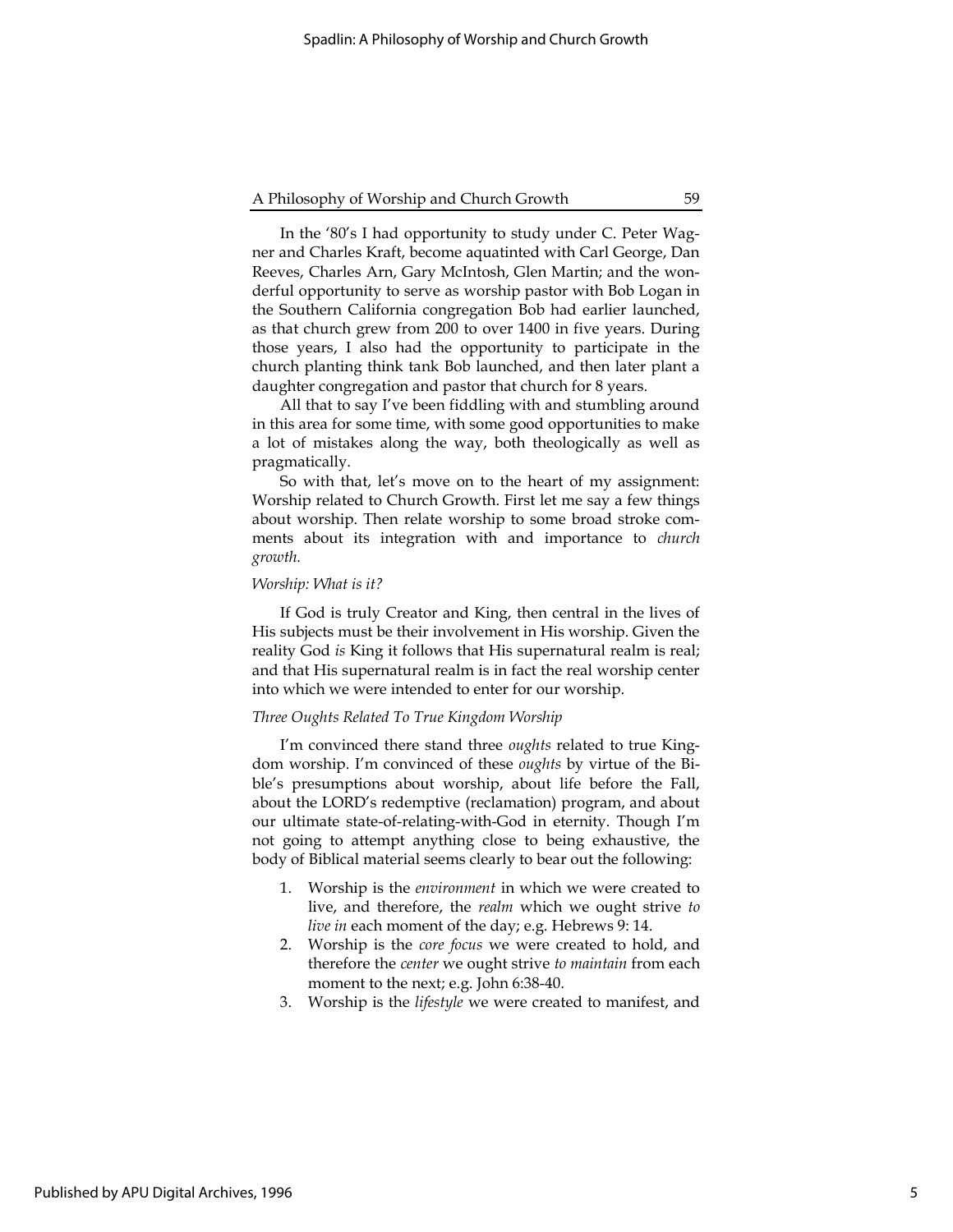#### 60 Byron Spradlin

therefore its from our reservoir of moment-to-moment worshiping communion with the LORD we ought strive to draw for every endeavor of life; e.g. Romans12:1.

(One like a son of man) approached the Ancient of Days and was led into His presence, He was given authority, glory and sovereign power; all peoples, nations and men of every language worshipped Him. His dominion is an everlasting dominion that will not pass away, and His Kingdom is one that will never be destroyed (Daniel 7:13b,14 (NIV).

Worshiping God—in broad stroke then—is much more than just a feeling or a song or a worship service. At the end of this section I will give nine concise working definitions of worship. (If you'd like the Biblical foundations of each of those definitions I can send them out to you. But I felt this discussion is already long enough). But let me get to those definitions through the following thoughts.

#### Worship Is A Combination-Quest

Worship, from the human vantage point, is a combination-quest. A combination of the worshiper expending faith-based energy toward God, and in response to God, His person and His work. Worship is energy expended simultaneously in spirit, mind, and body. In effect, a combination of the truths of Scriptures like: John 4:24, "... God is spirit, and his worshipers must worship in spirit and in truth." (NIV); Romans 12:1, "... to present your bodies a living and holy sacrifice, acceptable to Go, which is your spiritual service of worship ..." (NASB); Philippians 2: 12 b, 13, "... work out your salvation with fear and trembling, for it is God who is at works in you to will and to work for His good pleasure." (NASB).

In other words, the combination-quest of worship is your pursuit to approach God, so that He might engage you in all areas of your being—all at the same time.

## Worship Defined

So, we know worshiping God is far more than simply going to church. Worship is vastly more encompassing than simply involvement in some religious act. And certainly, worship is more than experience feelings somehow related to a spiritual experience.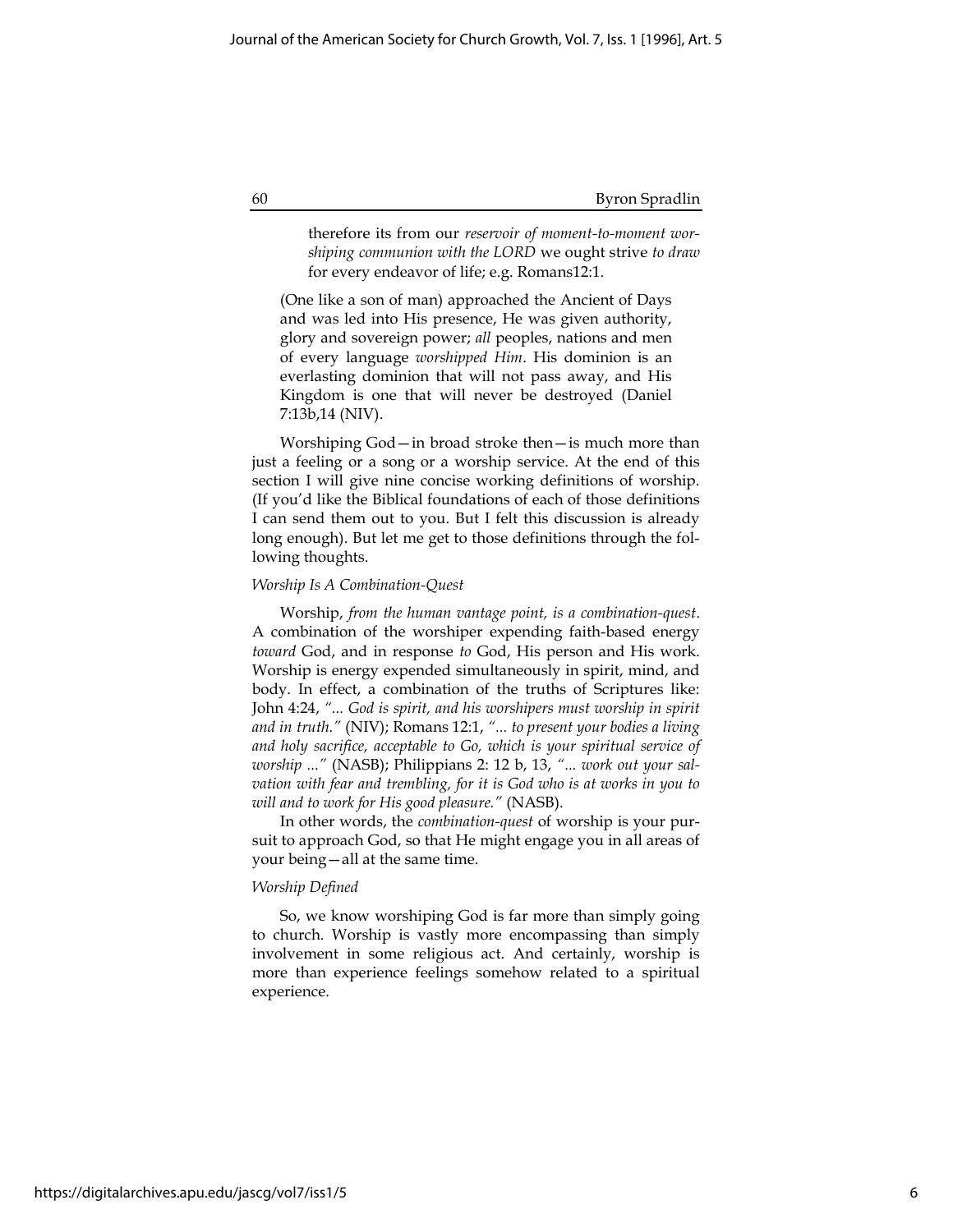In fact, worship is greater than the sum of all its various aspects. For at least . . .

- 1. Worship, at its core-theologically and experientially-is encountering God. Worship is encountering the real, live, personal Creator God; the One revealed in the classic orthodox Christian Scriptures, the Bible. Worship is encountering the Provider God, the One Who became flesh in the Person of the historical Jesus of Nazareth and Who died to endure God's wrath intended for all who so viciously insisted on self rule. Worship is encountering the One Who's Spirit takes up residence in any who confess their sin of self-rule and receive forgiveness and life in Him.
- 2. Worship is the environment in which we were created to live . . . and therefore, the *realm* which we ought strive to live in each moment of the day.
- 3. Worship is the core focus we were created to hold . . . and therefore, the center we ought strive to maintain from each moment to the next.
- 4. Worship is the lifestyle we were created to manifest . . . and therefore, the reservoir we ought to strive to draw from for every endeavor of life.
- 5. Worship is the intentional attitudes and actions of focus on God—both religious and general—in which we ought repeatedly engage . . . and therefore, the life-discipline we ought repeatedly exercise and develop.
- 6. Worship is the conscious and repeated positioning of ourselves before  $God$ —whether in spirit, soul or body— ... and therefore, the reaction we ought strive to train ourselves in, in order to face every life situation.
- 7. Worship is our responses to God, out of real meetings with Him—whether out of a deeply emotional 'ah ha' moment of meeting, or a very objective, premeditated and intentional commitment of conscious obedience. Therefore, worship is the sacrificial 'service-ing' of others based on the foundational motive of deep and wonderbased gratitude to God for His salvaging and sustaining us.
- 8. Worship is righteous, biblical obedience out of hearing God's voice . . . and therefore, the listening posture we ought strive to assume more consistently; or better, more con-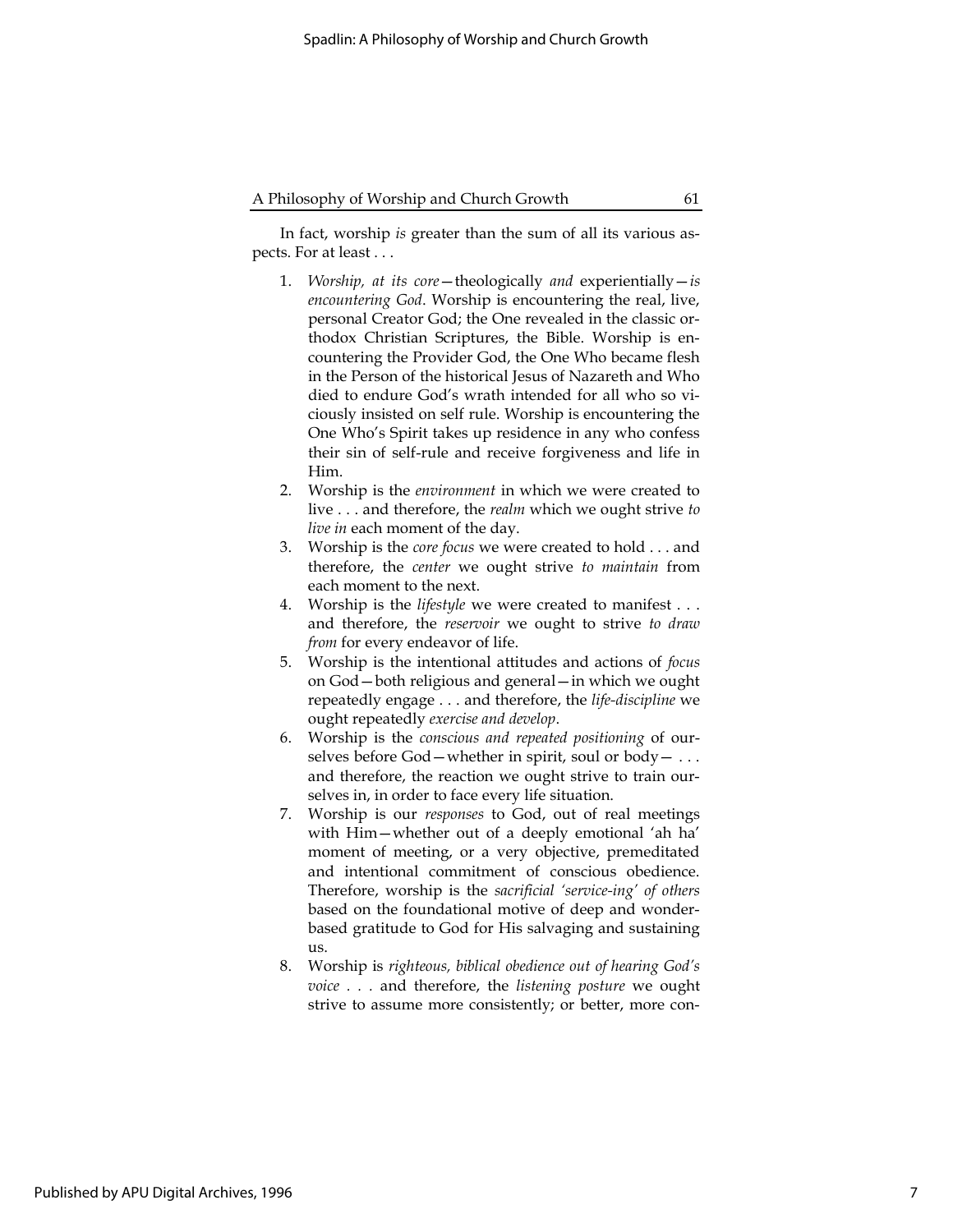stantly every moment of every day.

9. Scripture, in broad stroke summary seems to clearly indicate that …

Worship is… the process of developing a lifestyle of intentional focus on & response to the true and living God out of regular and repeated meeting with Him.

Limiting worship to something less than 1) the environment in which God created us to exist (and into which believers in Jesus will ultimately and completely exist); 2) the core focus we were created to hold; and 3) the lifestyle we were created to manifest . . . misses completely the heart of God in Scripture: for example, "For me to live is Christ; and to die is gain" (Phil. 1:21).

A more consistent daily walk will ultimately be the sum total of your responding to God through a growing lifestyle of personal worship. That is the sum total of all your attitudes, thoughts, and actions (i.e. your sacrificial actions towards others). In other words, you will witness in yourself (or others will witness it in you) growing change, from the inside out, as you "...prove what the will of God is, that which is good and perfect and acceptable" (Romans 12:2).

Now let's turn to Church Growth for a moment. Thom Rainer in his 1993 book, The Book of Church Growth, gives a good basic definition of Church Growth as "… (the Movement that ) includes all the resources of people, institutions, and publications dedicated to expounding the concepts and practicing the principles of church growth, beginning with the foundational work of Donald McGavran in 1955."<sup>1</sup>

Rainer, at the end of his book, comments that "… the Church Growth Movement began with one man (simply) asking the question: 'Why do some churches grow and some churches don't?' " <sup>2</sup>

Suffice it to say: Church Growth is all about why and how churches grow; and especially asking these questions with a view to Christians getting obediently on with the Biblical mandates to proclaim the gospel in the whole world to all nations.

It stands to reason then, 1) if we really do believe worship is central to the life of the believer and the Church, both now and on into eternity, and 2) if we really are serious about getting obediently on with the Biblical mandates to proclaim the gospel in the whole world to all nations; then 3) we must sooner or later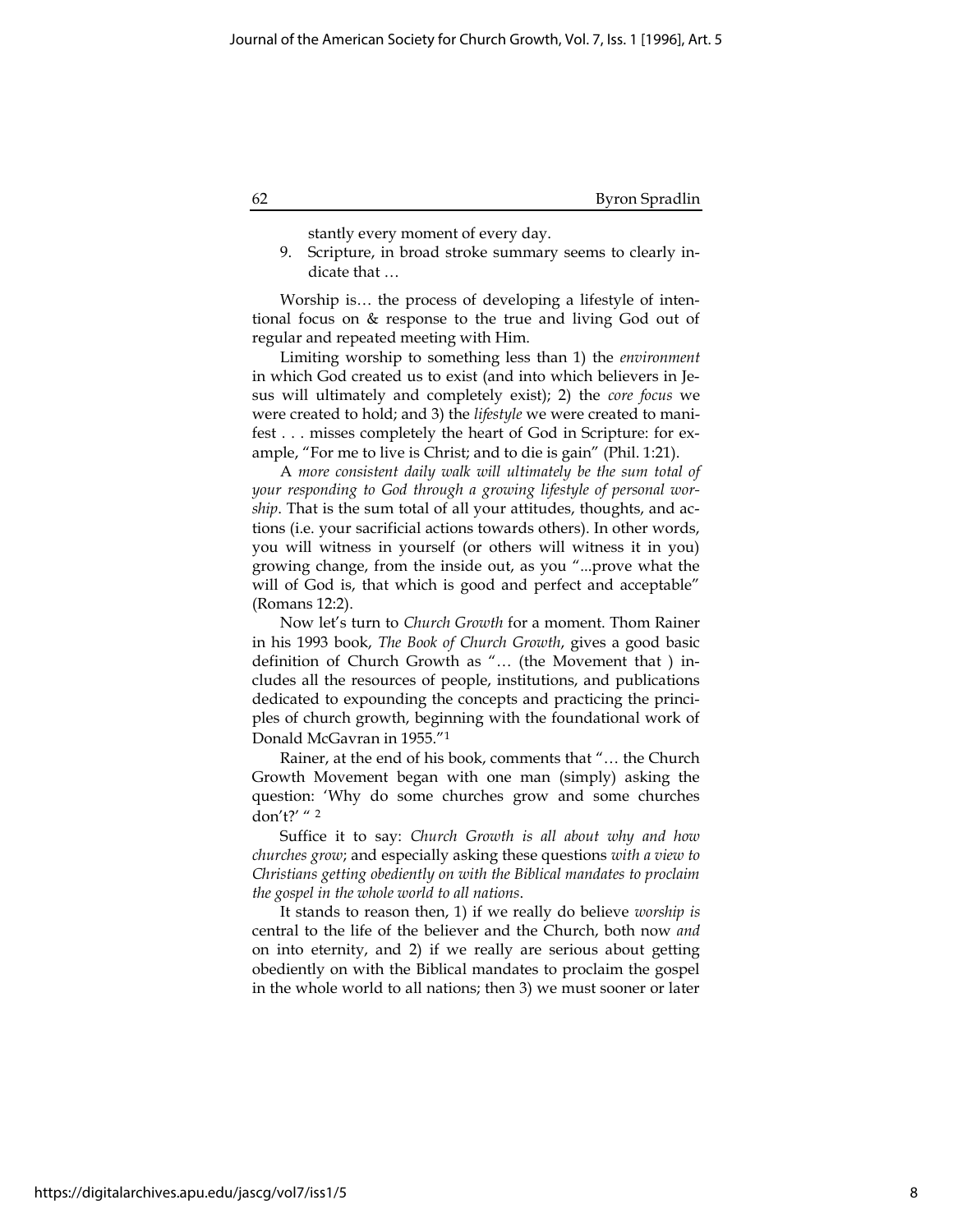as the question, "What is the role of worship in relation to the implementation of church growth?"

## A Philosophy of Worship and Church Growth

Let me answer that question in four ways: first with some simple statements, second through some practical observations, third by suggesting that worship is central to seven practical church growth assumptions, and fourth by suggesting that worship is central among ten church growth tactical elements.

First, some simple statements concerning the role of worship in relation to the implementation of church growth?"

- 1. Worship is central to church growth because God created human kind to worship Him.
- 2. Worship is central to church growth because worship is a God-ordained priority in the life of the believer.
- 3. Worship is central to church growth because worship is a God-ordained priority in the life of the believers gathered—the local congregation
- 4. Worship is central to church growth because winning worshipers for the Lord God Almighty is the ultimate end of evangelism.
- 5. Worship is central to church growth because worship is one of the major priorities—if not the major priority—of believers now, and on into and through out eternity.

Second, let me mention some practical observations concerning the role of worship in relation to the implementation of church growth?"

- 1. Many, if not most who are seeking God either understand or sense that one must sooner or later gather together for worship with other seekers and believers.
- 2. Sooner or later when one thinks about God or faith, one thinks something to the effect, "I need to participate in some sort of ritual, ceremony or activity of devotion, and some of the time that needs to be with others of like quest."
- 3. Therefore, and certainly in the Western world (but as well in many non-western, non-industrialized settings), the 'corporate worship context'—what ever it might look like—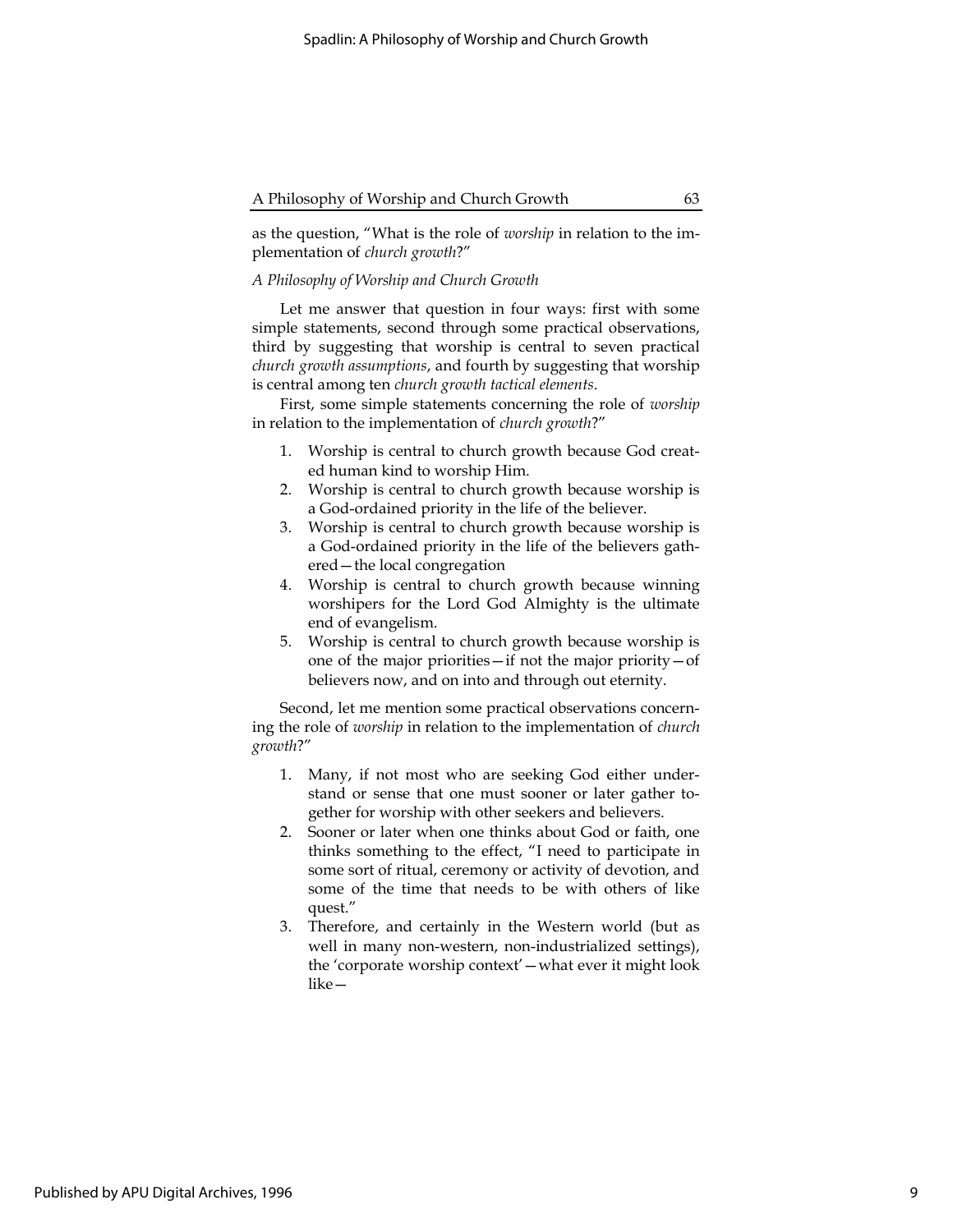| 64 | Byron Spradlin |
|----|----------------|
|    |                |

- is the place where your church is most regularly visible to the community;
- is the place where most people shape many of their values and attitudes about God, worshiping Him and living for Him daily;
- is the place wherein most people make major evaluations and decisions about whether your church is for them—and whether your God is for them.

There are many more observations we could make here. But let these simple observations help make a point we can see each week in most ministry contexts: that is, whatever goes on in the worship gatherings deeply impacts the believer, the seeker, and even those in the community who are resistant to the things of God.

Third, let me suggest seven practical church growth assumptions, the hub assumption being the strategic importance of the relevant, meaningful worship.

From my experiences and observations in ministry, Churches that grow assume the importance of the following seven ministry areas:

- 1. Worship—Bible-based, celebrative, inspirational, genuine, familiar (i.e. in the sorts of metaphors, symbols, rituals, jargon, environment, etc.)
- 2. Cell (small) groups
- 3. Gift-oriented service opportunities
- 4. Outreach focused
- 5. Women released to initiate ministry
- 6. Intentional administrative systems in place for care and assimilation into service opportunities and cell groups
- 7. Volunteers considered as 'staff'

Most all of us here, I'm certain, know these things. My point though is to highlight how, in most cases, worship holds a first among equals priority within the inter-working dynamics of all seven of these key assumptions.

Fourth, let me suggest that worship is central among ten church growth tactical elements:

For Profile of your congregation in the community, we know it's essential to provide

1. Worship—that's celebrative, Bible-based, etc.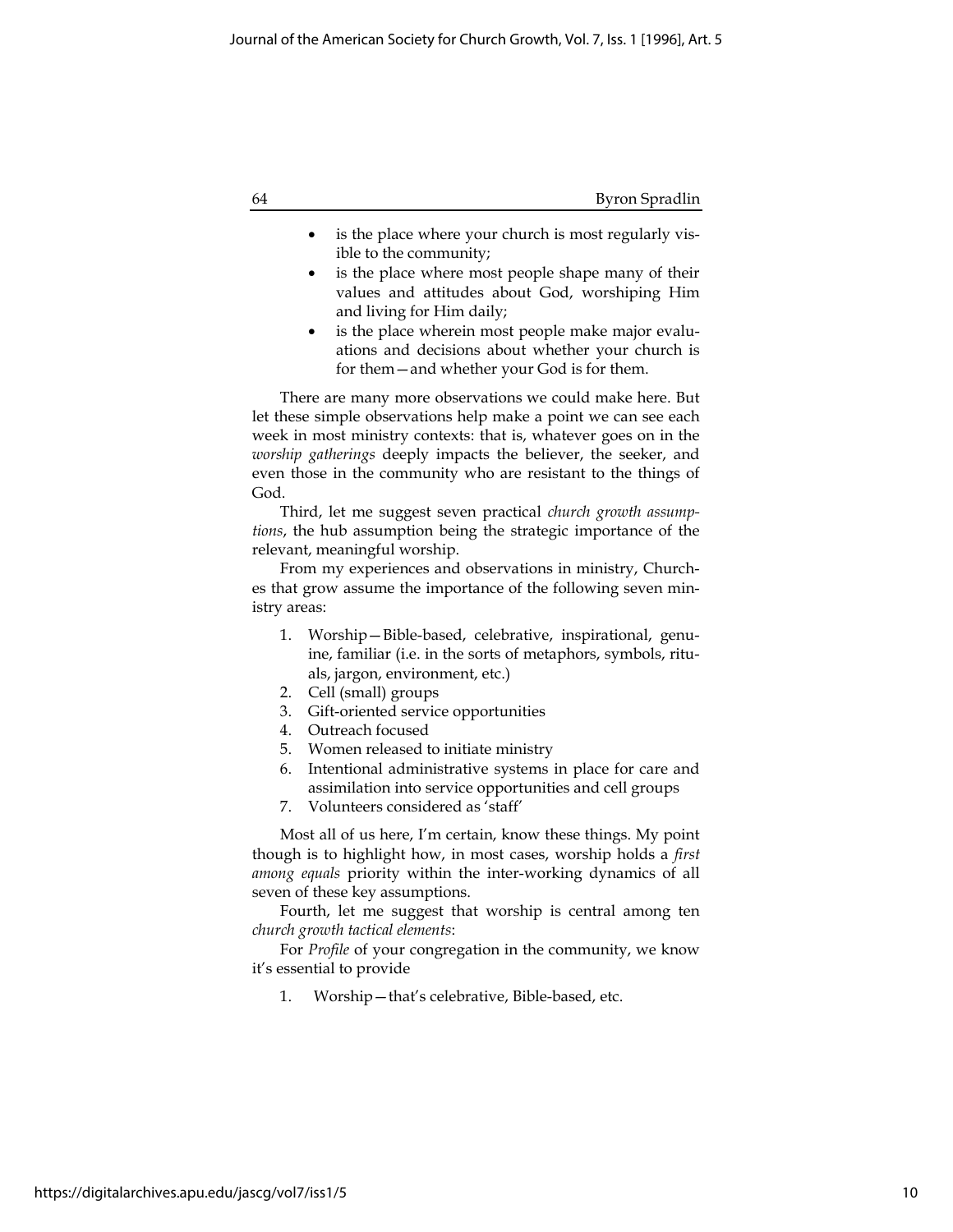- 2. Children's Program—Bible learning activities, clean, etc.
- 3. Gift-oriented service opportunities, even for seekers and non-members
- 4. Care—a sense by the newcomer that someone cares for them

For Organization of your congregation, you need …

- 5. Organization systems
- 6. Administration systems
- 7. Finances and Fund raising systems

For Depth within your congregation, you need …

- 8. Cell groups of one sort or another
- 9. Youth ministries
- 10. Mission, in at least three options:
	- a) community (social) concern ministries
	- b) cross-cultural and world mission concern
	- c) church planting concerns—
		- (1) same culture church planting, &
		- (2) cross-culture or cross sub-culture church planting

Again, most of us know these issue well. But take special note of the tactical priority the worship context plays. Many call it the "front door" of your church family.

If our churches are to grow, it is no secret: you must give high priority, much time, special personnel and good budget to see worship for you rather than against you.

## On Contemporary Worship: Some Principles

Let me, at this juncture, quickly make just a few comments about contemporary worship, especially since it's a topic none of us can avoid, and a topic and issue that creates so much tension.

To some, just mentioning "contemporary worship" brings shutters, along with an almost knee jerk suspicion of weak theology, trivial emotionalism, and even worldliness and syncretism. So let me quickly remind us that it's only when we arrive in heaven that we will be in the truest state of utterly released, theologically accurate, completely appropriate worship … as we dwell in the beauty of our Lord; as we see Him face to face as He is in all His glory.

Therefore, every time we come together in worship, I'm con-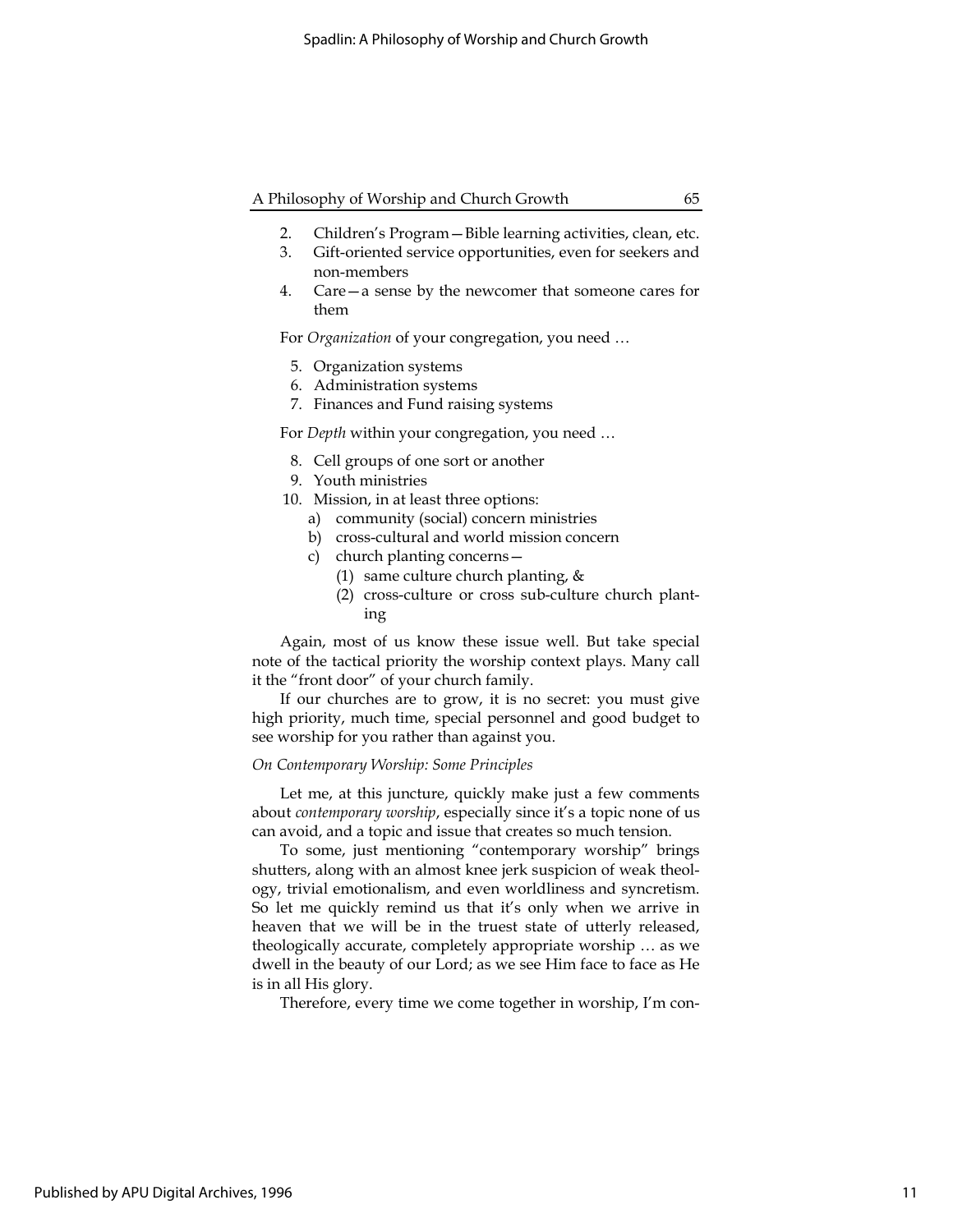#### 66 Byron Spradlin

vinced we must work to give all people—believers and our unbelieving friends and family—a preview, a foretaste of the joy of dwelling in the presence of the loving, merciful, holy and living God.

Therefore, corporate worship—to reach its desired objective: ushering people into God's presence— must be founded on God's Scripture and designed to position people before God in ways and manners that have meaning to them.

Then and only then—when a person's worship experience makes sense in relation to their every day life and community will they have some reasonable expectation of experiencing the awe, conviction, repentance, confession, relief, joy, adoration, celebration, and life change worship (of the Living God) is intended to produce. Only when worship makes sense will it become a response to the forgiveness, love, and life extended by God to all who repent of their sinful self-rule, and rightly turn to the One and only rightful Ruler of all—the Lord God Almighty!!!

#### "Contemporary Worship" Defined

Having those thoughts as a context then, "Contemporary Worship" to me means worship contexts, rituals, metaphors and symbols<sup>3</sup> fitted to the times, the community, the culture or sub-culture; and worship elements fitted to a specific target audience.

Why? Because there exist so many different values-andattitude packages, so many different sub-groups in our communities today, that the one-size-fits-all idea is simply NOT in touch with reality.

The one-style-fits-all idea makes for very bad missions methodology, doesn't it. Well, though in many alleged 'one-culture' communities (if any of those really exist these days in any of our metro areas) we're not jumping language and ethnic barriers per se. But in most settings—just like the more classical idea of missions—we face real and drastically divergent sociological and value-attitude differences that are functionally the same as crosscultural missionaries face.

And then, many of us still face congregational leaders completely out of touch with … or worse yet, simply in denial of … those many sub-groups around us. It's no wonder we often experience knee jerking at the slightest mention of contemporary worship. Often, as most well know, our congregation and the many reachable nearby 'target audiences' are far from being 'the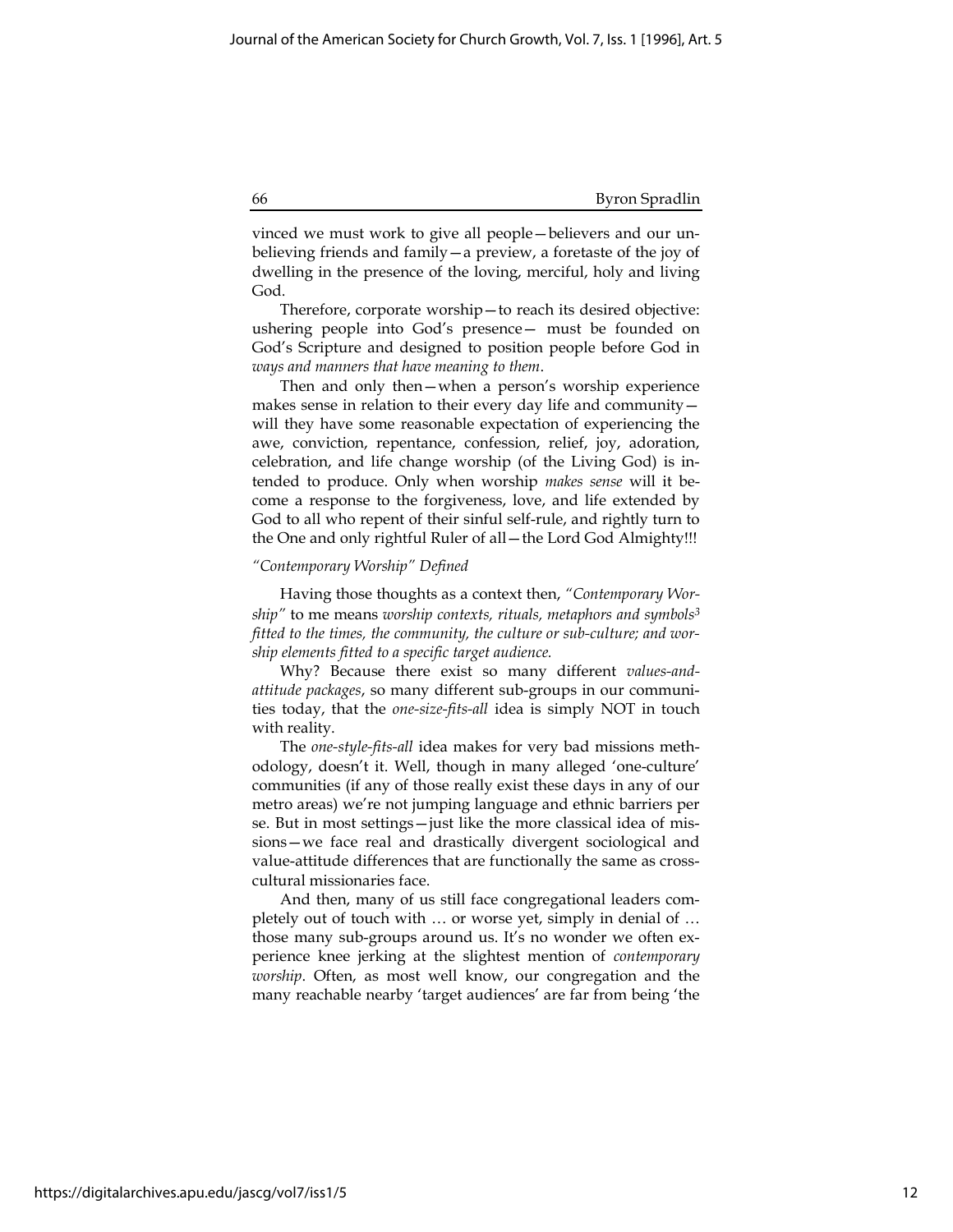## same.'

So with those things in mind, let me give you some principles that will help those of you seeing the need to diversify the worship contexts your Church offers your community.

[Also let me mention that as an appendix to this paper, I'm attaching "Worship Problems in Your Church ? Eight Things You Can Do to Help." See Appendix III.]

## Six Principles

Six principles will help guide you in developing your contemporary worship.

1. DEVELOPING A 'WORKING' DEFINITION OF WORSHIP. Develop a 'working' definition of worship. Then, measure every part, prayer, and participant against this definition.

The Bible describes worship much. But it gives little in the way of a 'packaged' definition (I'm so thankful! If otherwise, John Wesley would have had difficulty getting his tunes on the chart!). Never-the-less, you need a working definition that really works. It needs to be Biblical and measurable.

For example, here are some of mine: WORSHIP is . . .

- Activities of intentional focus on the Person and work of God;
- Positioning yourself before God … regularly enough, and over a long enough period of time, whereby He will draw you into His presence;
- Developing a lifestyle of active response to the Person and work of God;

2. DEVELOPING A 'WORKING' VIEW OF CREATIVITY Without an understanding of 'creativity' that's practical you'll either—

- Create for the sake of creativity (that's art for art's sake alone, and exalts the creative process rather than the Creator)
- Change for the sake of "change" (that could be meaningless at best, certainly hurtful to some, and bring critical damage to ministry), or
- Never change for the sake of tradition (and that could be Biblically disobedient and disastrous to your ministry).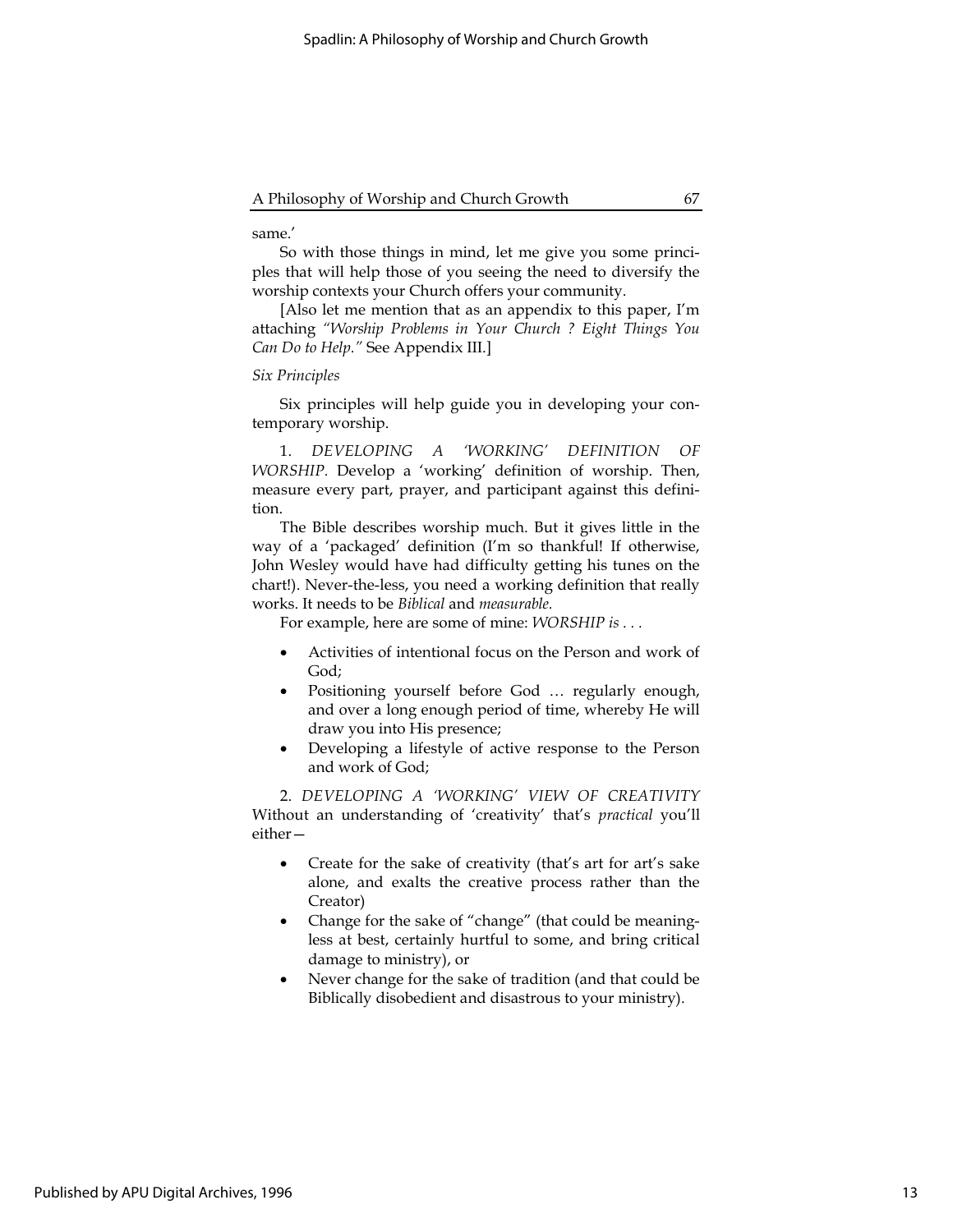The Bible's clear: The Gospel never changes, but culture does (... these days some say almost every three-to-five years). So must our worship forms and styles ... if we desire to stay effective must change.

Here are two working "view points" on "creativity" I've used over the last ten years (thanks to Howie Stevenson formerly of Westmont College and E. V. Free Church, Fullerton, CA):

- "Creativity is taking a fresh look at the familiar," and
- "The higher the predictability the lower the impact."

3. DEVELOP A "REAL" VIEW OF OUR WORLD. You are responsible to initiate worship in a real world. And your world, yes, even our neighborhood, even your congregation, is diverse!

Therefore diversify (give options) for the various worship styles, times and flavors—to meet needs ... keeping these three (3) groups in mind:

- The *majority ethnic group* of the congregation and *minori*ty ethnic groups represented in the congregation;
- 'Churched' in background and "unchurched" in background;
- Pre-WW II-born believers and Post-WW II born believers.

4. DISCIPLE A "CONTEMPORARY" WORSHIP LEADER. You've got to be a "contemporary" worshiper to lead "contemporary" worship. There's just no other way. Therefore, churches that want to include or develop contemporary worship need to embrace, disciple, and develop (or hire, if there is no skilled volunteer within the congregation) someone who can lead out of their natural orientations.

5. DEVELOP A COMMITMENT TO "PLANNING." If you fail to plan, you automatically plan to fail. The key to your planning is to focus on transitions between songs and flow between major sections of the service. In the 'age of TV' dead time will kill your service!

6. DETERMINE THE "OUTCOME" YOU WANT. Out of our worship services I want people to feel like they've met with God. You may express your desired 'outcome' differently, but you must point towards 'something' to expect success. If your people are feeding back that your 'outcome' is being achieved keep doing what it is you're doing. If not, then keep experimenting with leaders, components, and planning. "The laity perennially need a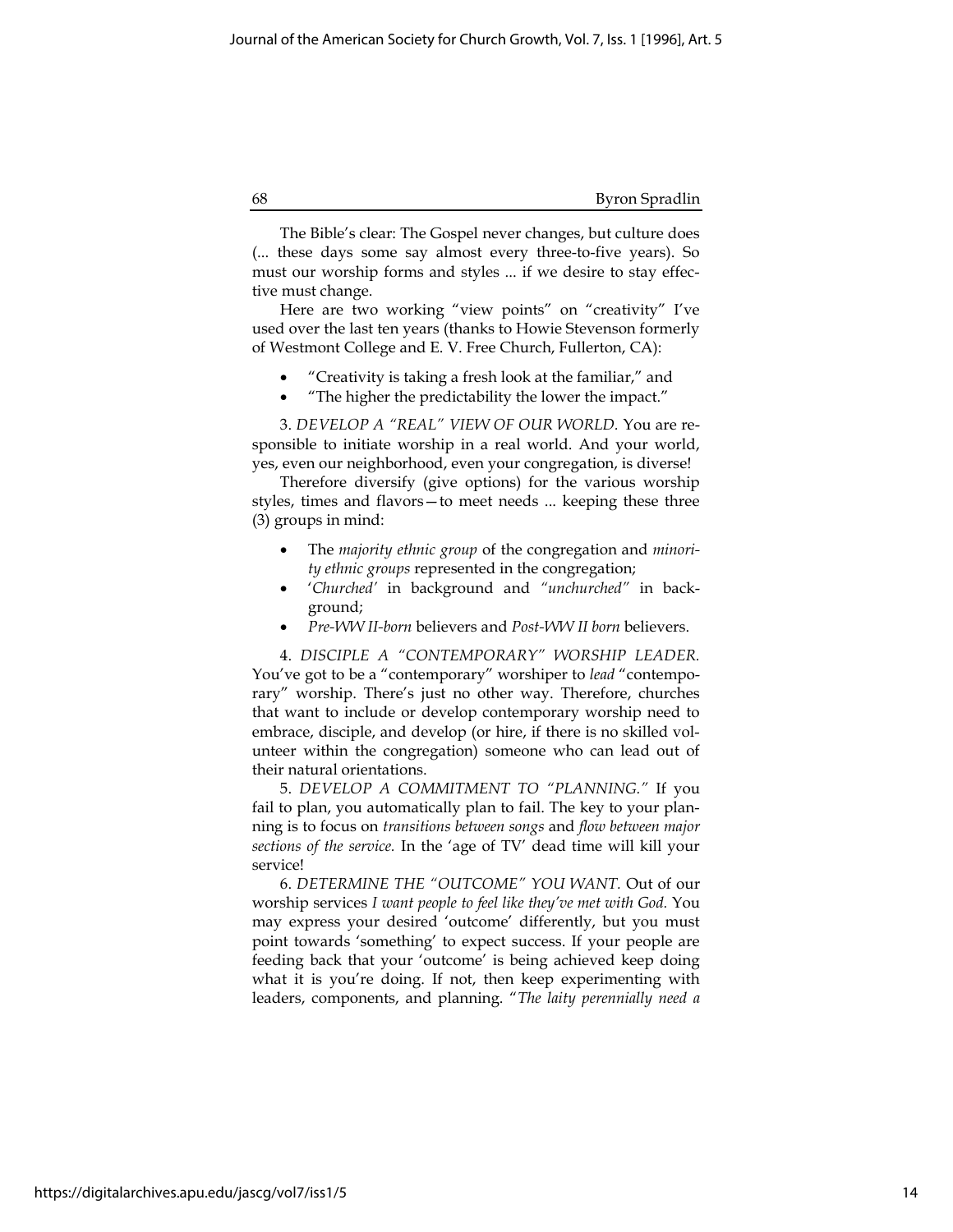'living tradition' of ... worship ... that is being renewed by reappropriated worship in the present ... so that tradition and renewal become mutually corrective."<sup>4</sup>

The above mentioned principles will help you work towards more meaningful contemporary worship !

## Conclusion

To conclude, for a moment recall Matthew 24:14 … "And this gospel of the kingdom will be preached in the whole world as a testimony to all nations, and then the end will come" (NIV).

As I see things in broad terms, the entire field of Church Growth points toward this end: that we would 1) analyze the various groups and sub-groups of people yet to be reached, so that we can 2) appropriately announce to them the good news that God's Kingdom and salvation into it are available, so that we can 3) win worshipers to the Lord; and in the process 4) plant growing and reproducing churches of those worshipers … for the purpose of repeating that process over and over until the Lord Jesus comes.

Worship is central to Church Growth because it's central to the will of God for His elect; it's central to the reason for the existence of human kind now and on into eternity; it's central to the life of the local congregation; it's the ultimate objective of all our evangelism and discipleship; and, it will be one of our primary activities in the Age to come for eternity.

Therefore, as you develop your philosophy of worship in relation to your understanding of the field of Church Growth, please keep in mind the reality that worship is central. Worship's centrality to Church Growth also then presses us to put on our plate of priorities such things as ...

- helping release people to worship the living God;
- helping equip the Church to bring relevant worship to the world's communities, regions, and the Nations themselves;
- helping train, empower and release those specifically equipped by God as worship enablers;
- helping impact our cultures for Christ through establishing resident communities of worshipers within their midst who are intentional about reaching out to their surrounding unsaved, while being committed to the pri-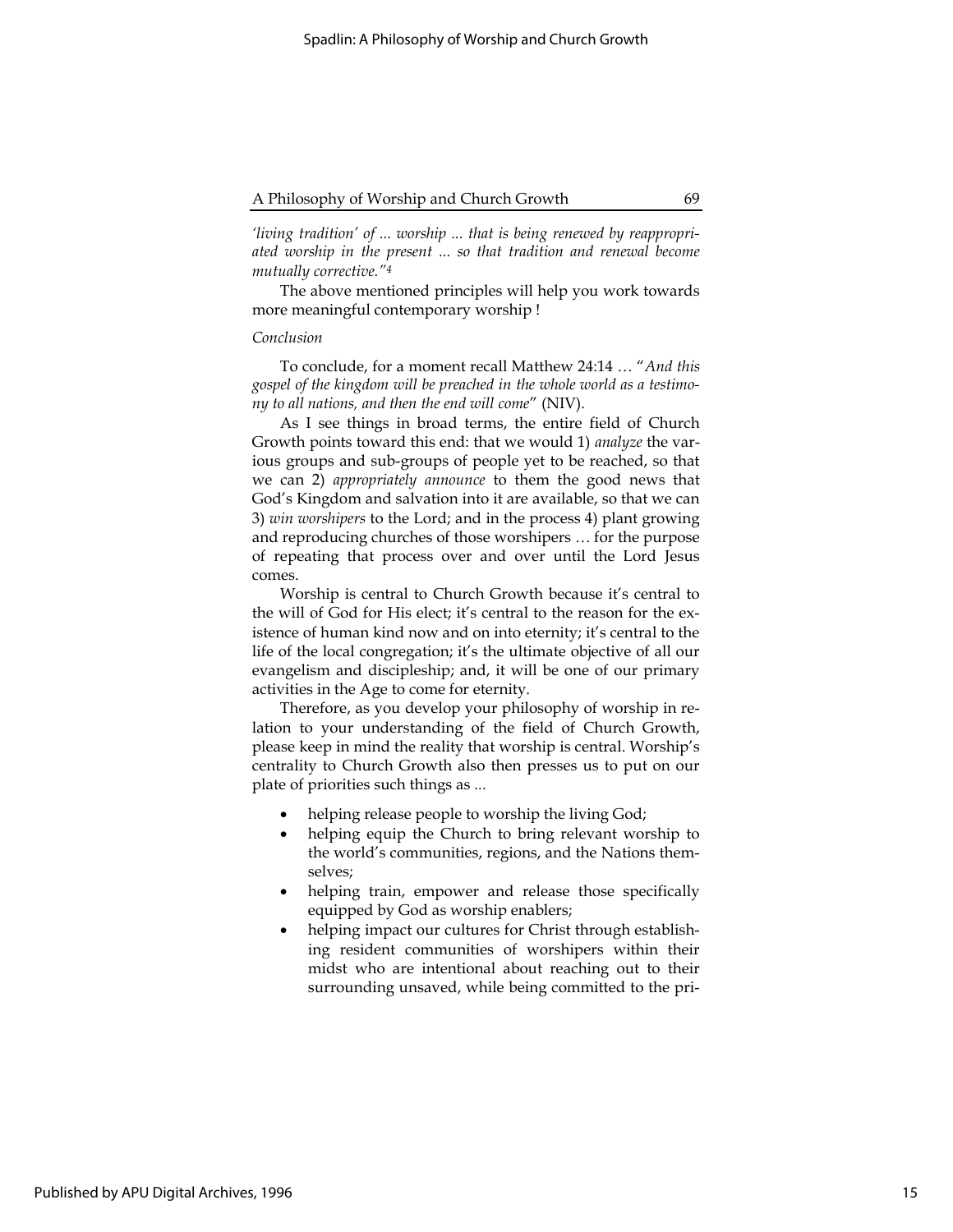#### 70 Byron Spradlin

## ority of culturally relevant worship formation;

…all working toward the end goal that people worship and serve God, and proclaim Christ, in ways relevant to their own cultures and communities. That means we must worship, communicate, and care through the heart strings (familiar metaphors, symbols and rituals) of the various communities of the world. Worship is central to all these agendas.

I'm convinced as we pursue these priorities we will see the Church universal grow more rapidly in number and more substantially in quality of devotion and discipleship. May the Lord Himself bear us along toward these goals.

#### A Closing Prayer:

Oh Lord, You who are compassionate and gracious,

slow to anger, abounding in love and faithfulness, maintaining love to thousands,

and forgiving wickedness, rebellion and sin; <sup>5</sup>

if we have found favor in your eyes  $6-$  and Your Scripture says we have in Jesus <sup>7</sup>—

… be increasingly merciful to give us grace in these last days to become worshipers of You … more and more.

And through our own personal pursuits to become more intimate worshipers ourselves,

give us grace to be ministers to the nations

with the priestly duty of proclaiming Your gospel as our life style of worship,

so that people and nations might be won as offerings of worship,

so that Your living sanctuary, the Church, might grow in numbers of worshipers

and in quality of worship,

acceptable to You, sanctified by the Holy Spirit;<sup>8</sup>

unto Your glory, honor and praise … now and on into eterni-

ty.

Energize us. Oh Lord, to this end, we pray in Jesus' great Name. Amen.

## Writer

Spradlin, Byron: Address: Artists in Christian Testimony, P.O.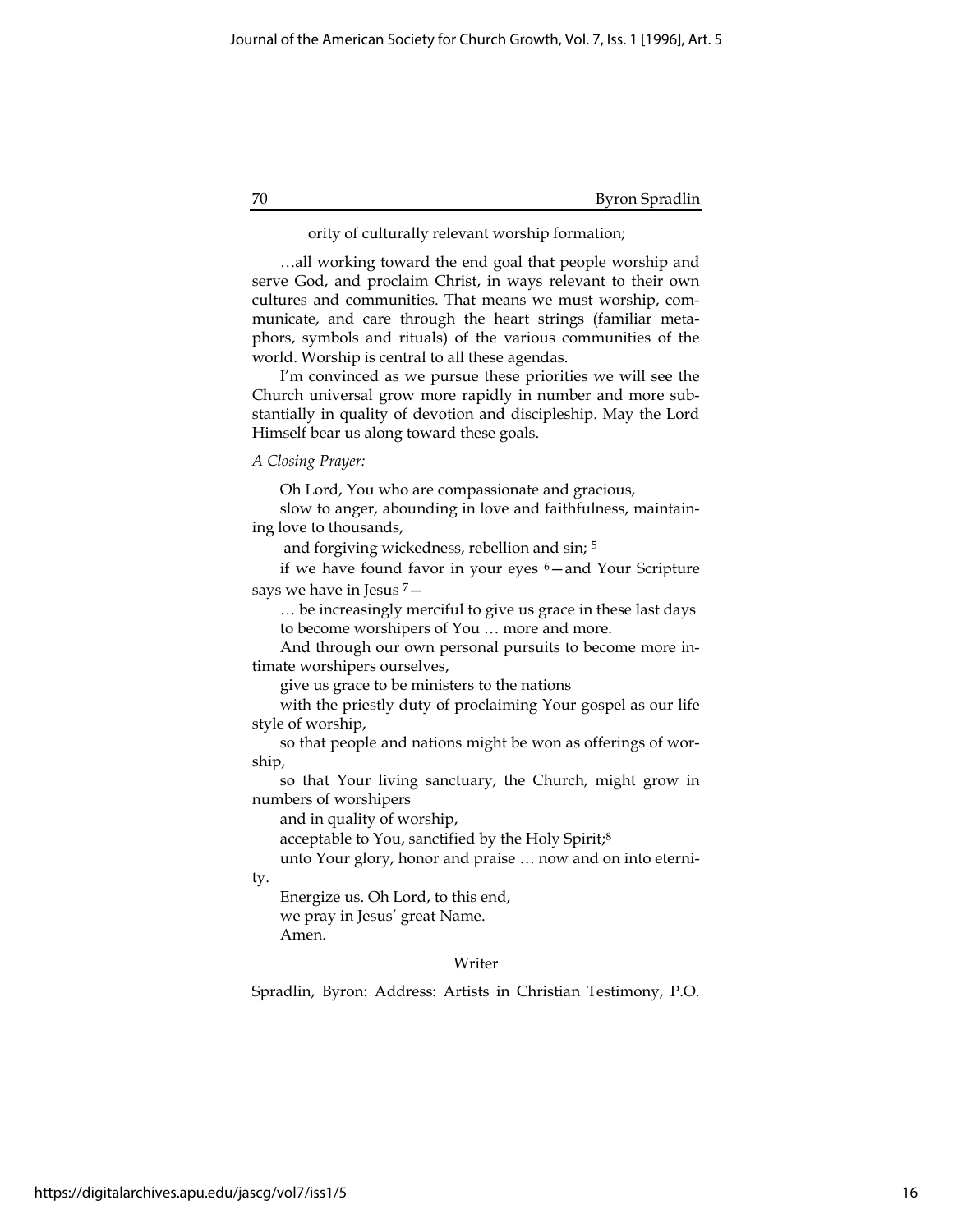Box 395, Franklin, TN 37065-0395. Title: Founder and Director. Byron holds a B.A. degree in International Relations from the University of California at Davis, a M.A. in Church Music and a M.Div. in Missions from Western Conservative Baptist Seminary. Rev. Spradlin is a gifted Bible teacher, communicator, musician, worship leader, church plater, and pastor. He has an extensive background in music ministry and has lectured on "The Role of Worship and Church Growth" at eight colleges, universities, and seminaries, as well as numerous mission agencies and churches. He was a featured speaker on "Music and the Arts in Missions" at Urbana in '81, '84, '87, and '90.

1. Thom S. Rainer, The Book of Church Growth: History, Theology & Principles. (Nashville, TN: Broadman, 1993), 20-21.

2. Ibid., 317.

3. metaphors and symbols

- 4. Dr. Thomas Oden, Christianity Today, Sept. 24, 1990
- 5. Exodus 34: 6
- 6. Exodus 34: 9
- 7. e.g. 2 Corinthians 5: 17-20
- 8. Romans 15: 15-16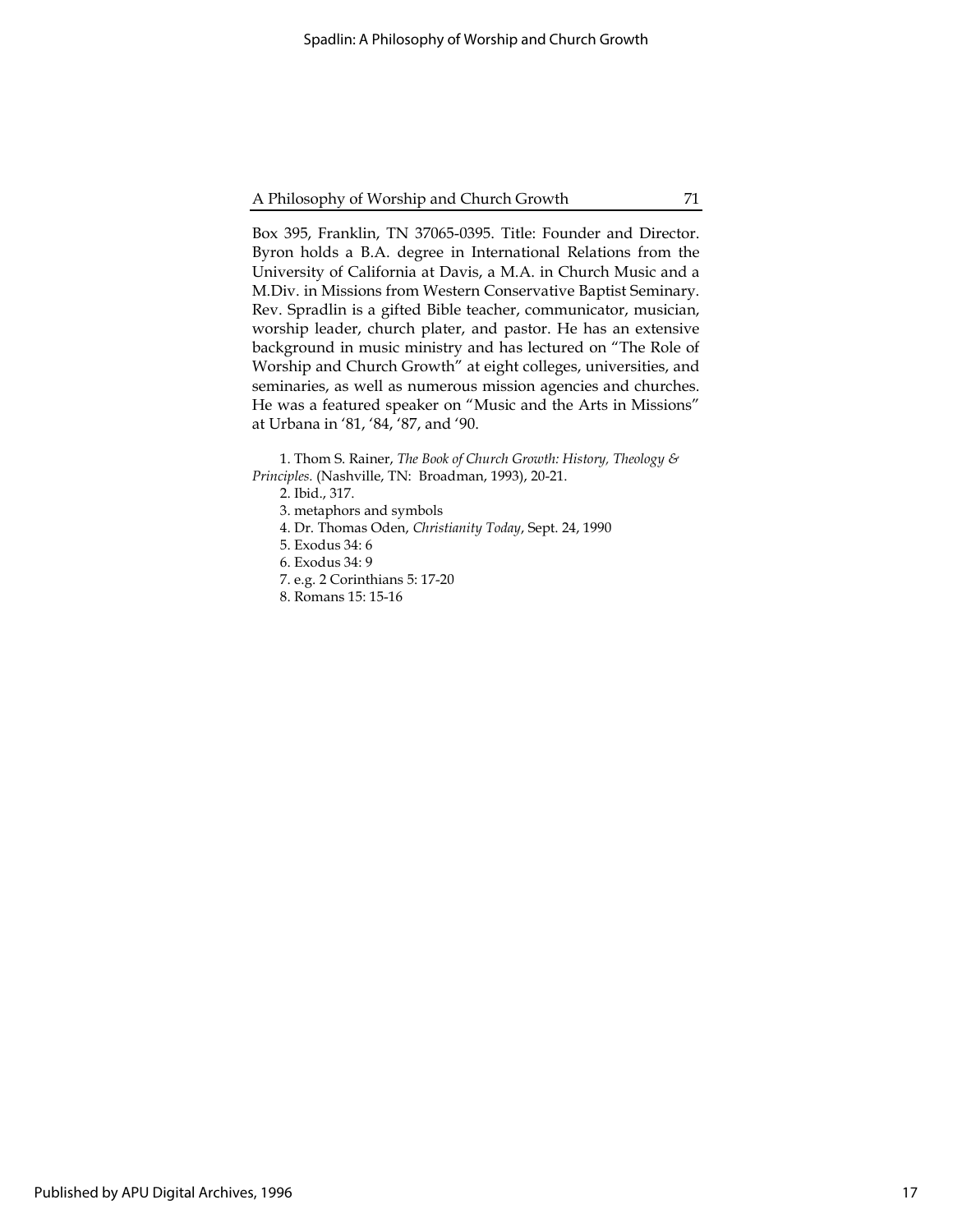## Appendix III

## Worship Problems in Your Church ? Eight Things You Can Do to Help.<sup>1</sup>

#### Rev. Byron Spradlin

Given the reality that popular culture (pop culture—market place values) seems to change a good deal every five years or so. Your church and mine must stand ready for controversy related to corporate worship styles for years and years to come.

I anticipate the reality of ongoing controversy, because I know "worship expression" or "worship style" deals directly with our intimate "heart strings." Add to that the general reality that when God moves in each of our lives, there are attending circumstances and experiences, many of which are related to very meaningful styles of worship and music and such, that we immediately attach to those significant times of growth and development in our personal faith and our encounter with God.

Couple those realities with the fact that oftentimes these things happen at a less than conscious level; during which time we almost automatically presume that those contexts which were present in our own significant experience are the kinds of contexts which, we presume, are the contexts which are "appropriate." Though this reality is rarely true, we often think that what was appropriate or meaningful for us—much of which has to do with worship style, religious music and meaningful contexts of celebration and thanksgiving—what was appropriate for us at a certain time, may not be appropriate for all for all time.

These notions are, in fact, not at all in line with reality. But we often think that's the way reality ought be.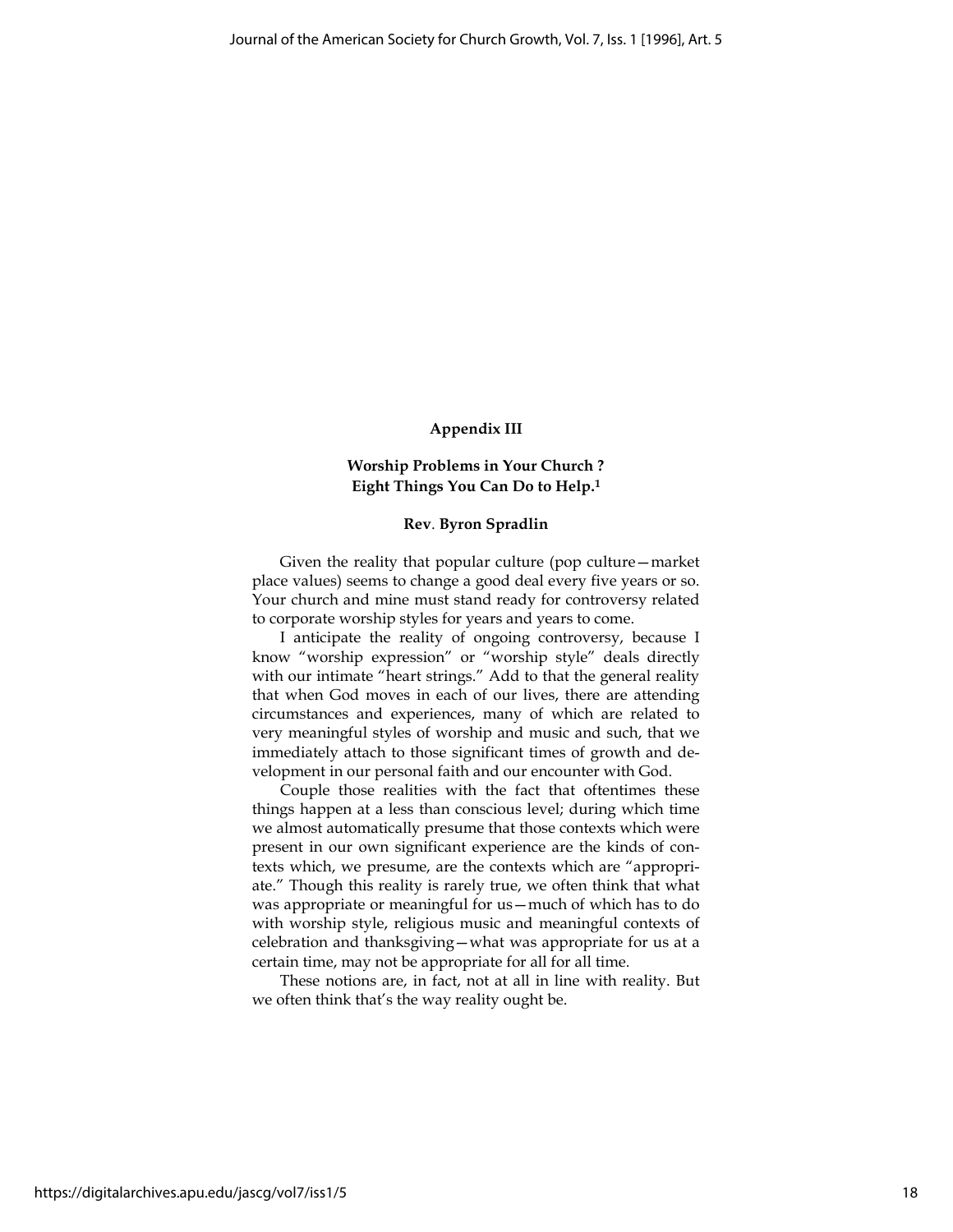The complication comes when what we "think ought be normative and appropriate" needs to change every four or five years, by the time three or four of those five-year segments go by, what the market place seems to respond to is far different than what we is often appropriate.

With these thoughts in mind, know that ...

1. Change in worship styles is inevitable, because if nothing else, our children change; and in reality all of society continues to change. Add to that fact, change happens rather quickly these days, in a situation that is really becoming much more cosmopolitan and much more homogenous—particularly in the metropolitan areas.

2. Given the fact change is inevitable, controversy will remain—especially when dealing with the very personal issues related to religious experience and a corporate worship setting.

So as a Christian music or worship leader, how do I help local church leadership?

As a Christian music or worship leader, how do I help local church leadership with whom I come in contact?

I've found the following eight issues that provide some help to what, in most settings, are very difficult situations:

1. Affirm personal preference as valid. Affirm a persons personal preferences: Worship styles, music styles, liturgy styles as valid. They are valid for that person, and make sure that you encourage the person to know that God has spoken to him or her through those styles and that is wonderful. As a matter of fact, He will always continue to speak to that person through those styles; for those styles and preferences make up the core of what is most meaningful to that particular person.

2. Encourage (come along side the hurting person) No matter what your preferences are; whether they are similar or far apart from the hurting person, just encourage them. Listen to them, draw out their complaint. Provide a Christian heart who can listen to them and hear their pain.

Affirm that their pain is significant. A good friend and mentor of mine, Dr. Ron Allen, Hebrew scholar, seminary professor, author and Christian good guy, said to me once, "pain is pain." That was more helpful than I ever thought it could be; just hearing him affirm the fact that I was hurting. It even helped me to realize that God was hearing the fact that I was hurting, fearful, frustrated and worried.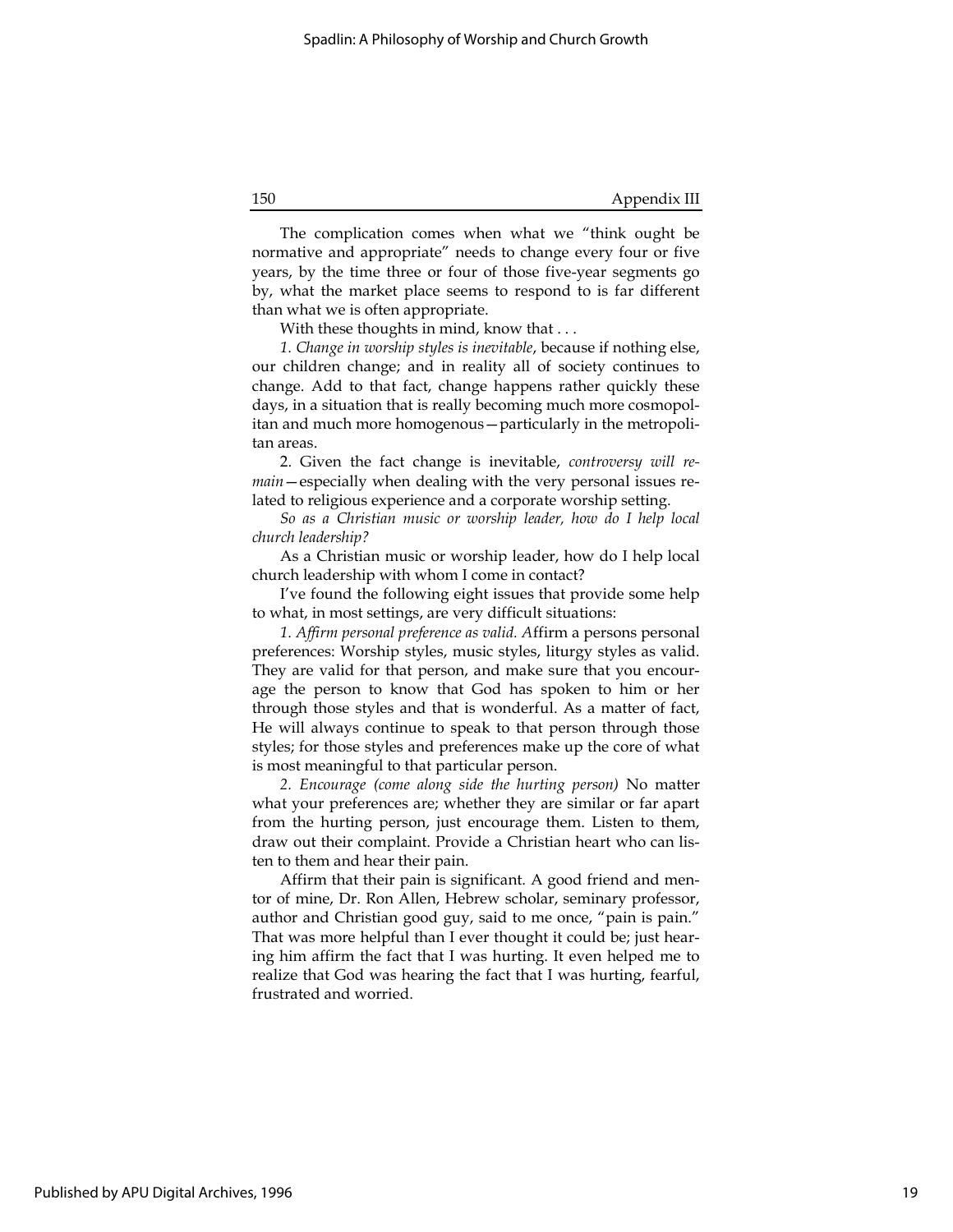## Appendix III 151

3. Help determine the present "power broker preferences." In every congregation there is a dominant group of leaders. These leaders are power brokers. That is, they are the ones who give permission or withhold permission on any number of issues. They are the people who nod their head 'yes' or nod their head 'no.'

Many of these people have grown up together in a church and therefore share many common preferences related to worship. And many of these people perhaps have either resisted change or been in denial about the changes that are taking place in the community, not to mention that the changes that are gradually being asked for in their church community.

This group of power brokers often has either been unaware of the emergence of new sub-groups who have their own set of opinion leaders and power brokers. Often times the initial power broker group is not readily willing to admit that these people's values are different—particularly with regard to worship styles and preferences; not to mention oftentimes they are not ready to acknowledge that though their preferences are different they have validity. Therefore, it is important that you, the outsider, help the *present power broker group* to clearly identify their preferences, their tastes and their desires.

One of the reasons there's controversy is those preferences and tastes have not been clearly identified and been stated. As a result, oftentimes, one is arguing about the differences that exist assuming that none should—when they should be looking to pinpoint what the differences are and which ones can be tolerated and which ones can't be.

4. Work with the pastor. Work with the pastor; or encourage that the pastor be worked with.

Generally it's that the pastor and upper leadership group where the hope of finding some resolution rests.

That is, if the pastor and the key leadership group is not willing to acknowledge that—by virtue of the changes in the community—there are changes inevitably developing changes of preference and inevitably developing in the congregation, there is no hope that resolution will come at all.

If the pastor and key leadership group is willing to  $\dots$ 

- A. Admit that major sub-groups in the congregation hold different preferences;
- B. Take time to identify the preferences of each sub-group,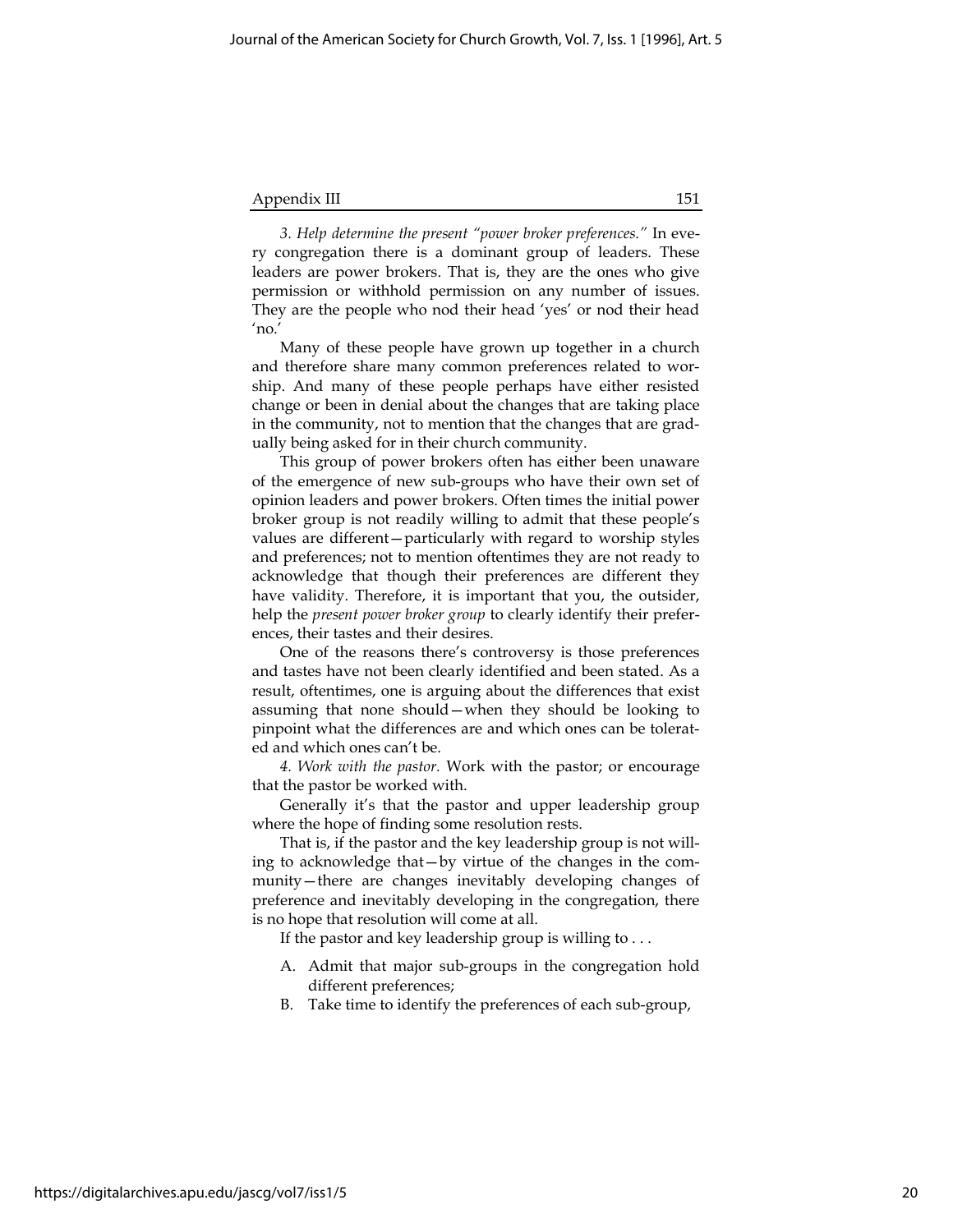C. Take time to determine which preferences and desires of the not-in-power sub-groups will be tolerated and which will not be tolerated . . .

There is little hope of resolution. Therefore, you must work with the pastor and the key leadership team.

5. Recommend appropriate helps. Generally speaking, you cannot solve all of the problems in a one evening program. Therefore, you will need to recommend to them some directions they can take on their own.

Some suggested directions:

- A. First of all, explain some of the things we have talked about in steps one through 4.
- B. Recommend them to pinpoint some agencies specializing in church analysis, church growth analysis (for example, the Fuller Institute of Church Growth, Pasadena, CA; Dr. Gary McIntosch, Church Growth Specialist, Talbot Theological Seminary, La Mirada, CA; Dr. John Vaughn, Southern Baptists). Most denominations at this point and time have specialists that can help their church constituencies.
- C. Point these church leaders towards those who can help them both in contemporary worship as well as in traditional worship.

Keep in mind though, this: This is not so much a music and worship and arts issue as it really is an issue of recognizing that there are different desires and needs for the different sub-groups within the congregation. These kinds of differences are most readily acknowledged between adult needs and youth ministry needs. The problem these days is that with pre-World War II value-based people and post World War II value-based people and the 20's crowd, the teen age crowd—with all of these groups having significantly different preferences with regard to values and desires with regard to the whole process of celebration, music, jargon, worship, etc., – one would do better to have evaluation in the area of almost one with a cross-cultural and missions background than those who are dealing directly with music and worship issues. The reason for this is the dynamics of controversy have much more to do with values (which happen to be manifested in what we often call worship and the arts) than they really are styles of music or liturgy per se.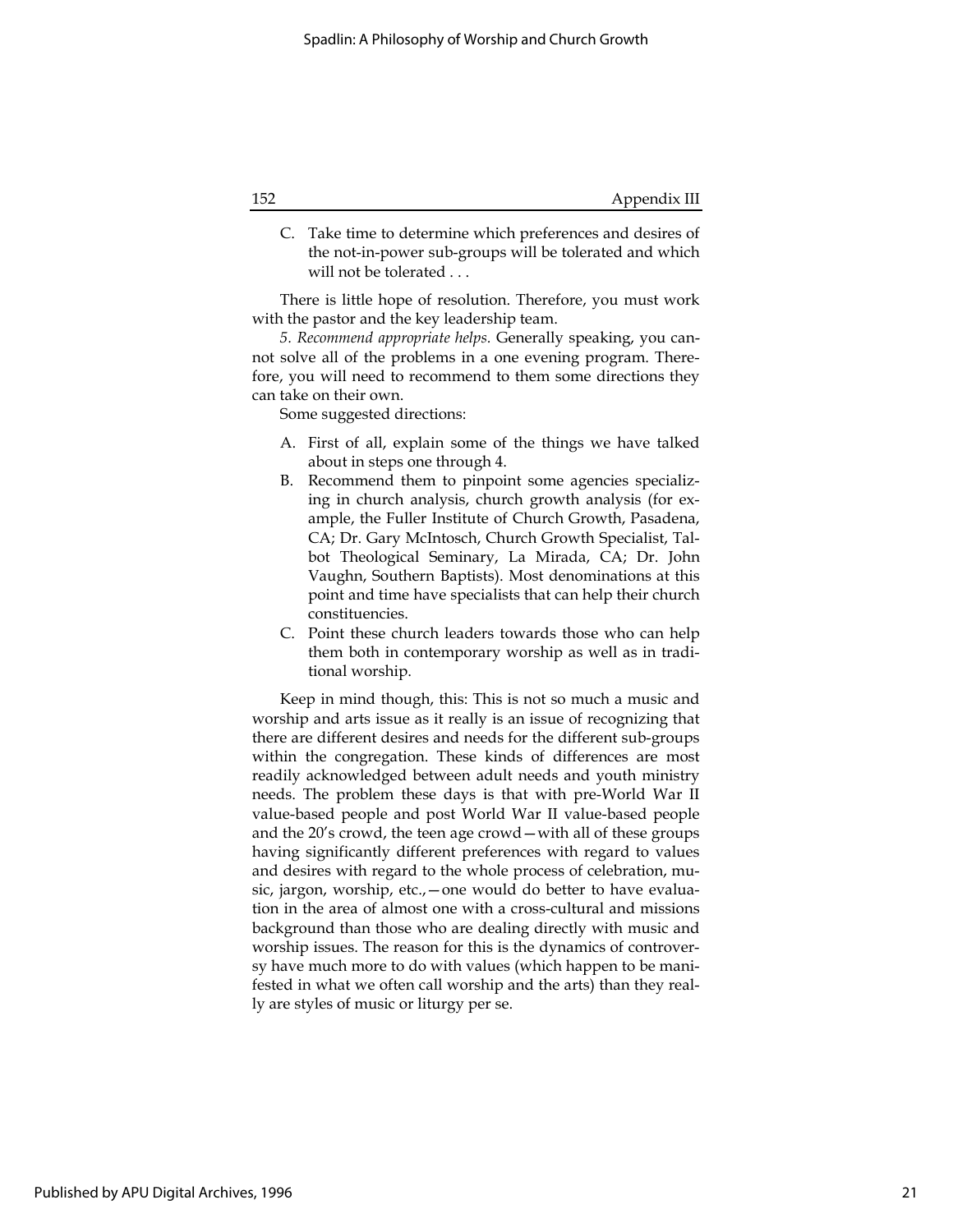| Appendix III |  |
|--------------|--|
|--------------|--|

You must help them see the need to get outside help because generally speaking, one of the reasons they're in such difficulty is that they're willing to look beyond their own context. ( ? ) and win looking down one's own context is the key of the issue.

Somehow, remind them that though things are different, those differences don't necessarily make them bad or good. They are just "different."

6. Promote the Change Process over time. The controversies that we often stumble into related to worship and musical preferences and such, are not going to be solved by adding some contemporary choruses or doing all hymns.

The processes laid out in Numbers 1 through 4 are going to take some time bathed in prayer and invested with energy in order to see things happen.

If you're with someone who is already exhausted—perhaps the best thing to do is suggest that they remove themselves from the situation for the sake of their own emotional and spiritual health.

No matter what though, you must remind them that if they're willing to really take a hard look at what causes these controversies, that hard look is going to be through a process, and that process will take some time.

7. Promote "New Innovation" in sub-group contexts—not in the main worship service. Where there are desires for new kinds of innovations in worship and musical styles—it will be least unsettling and seemingly most productive if these innovations are implemented outside of the worship service. Therefore, the implementation of anything "new" should be done in sub-group meetings or new-group meetings or new ministry areas, or seasonal celebration gatherings—those places where people have a choice as to whether they're going to attend. What I mean by "places where you have a choice" is this: Yes I know people have a choice as to whether they come to worship service, but if they're coming to your church, they're going to come to your worship service. That context is the melting pot.

Therefore, for any major new changes they need to be in places where they will offend the least number of people in neutral settings. That's what I mean by people having a choice. If your church decides to have a square dance, for example, on some night where people have a choice not to come; while not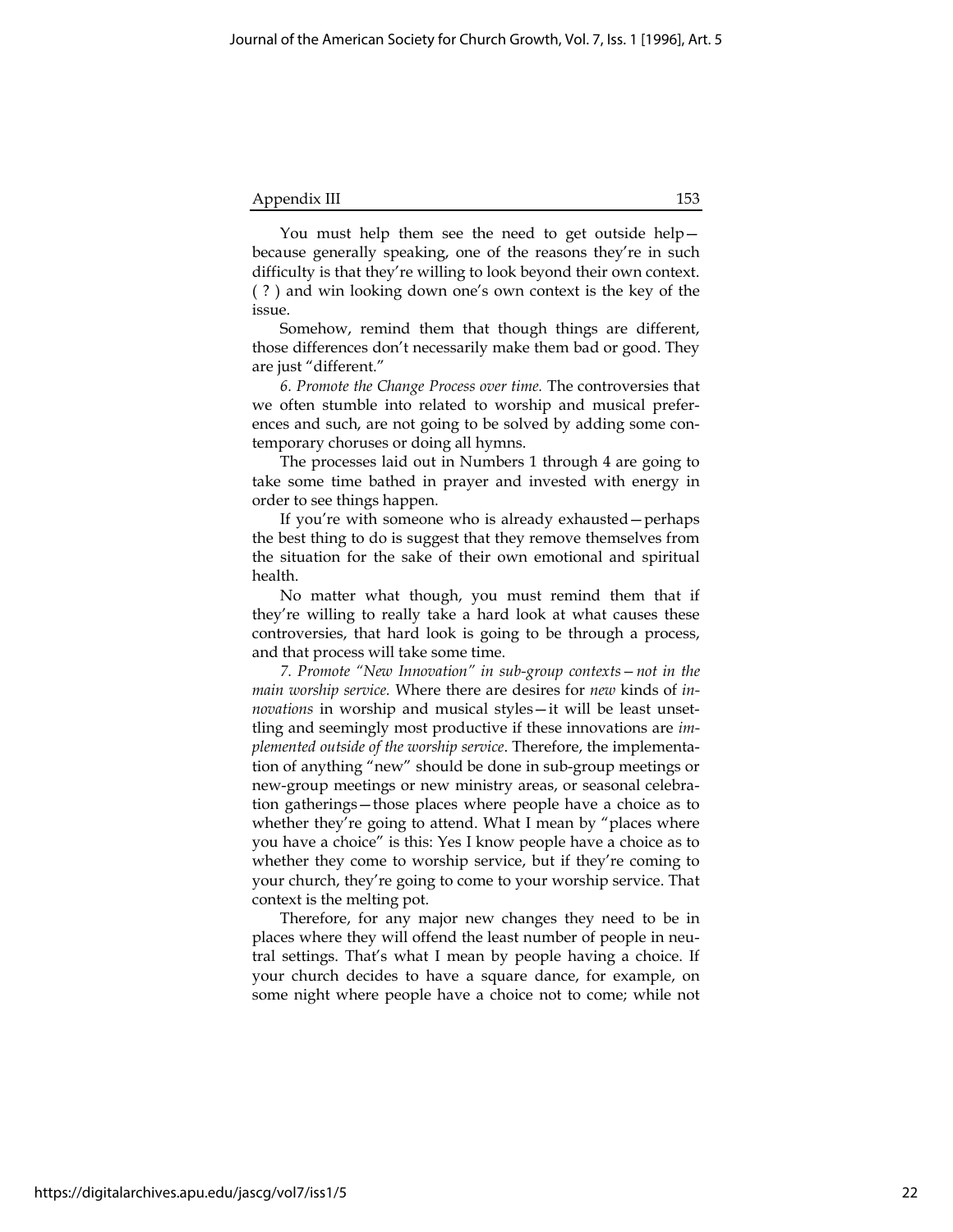interrupting their regular worship attendance schedule.

Someone who regularly comes to a Sunday evening service, but who would not at all appreciate or be able to tolerate square dancing in the Sunday evening service, should not be confronted with that square dancing in a service where they normally have come and a service which normally things like that have not happened.

Introduce new change in new contexts or in sub-group ministries. Often these changes could be implemented in new life stage groups (e.g. singles, young adults, seniors, generation X meetings, etc., etc.).

8. Rework your definitions of worship. One of the major causes for conflict is differences in the way people define issues like "appropriate worship" or the way people have formed their "expectations" of what ought happen in those worship settings.

It's therefore important to back up and rethink where you've been and how you got to where you are in relation to where others have been and how they've gotten where they are.

It's kind of like realizing your car keys. You just stop, and back up, and retrace your steps. That's especially important if you only have one set of car keys, and two of you are trying to get some place at the same time.

If the keys are lost, both of you are going to have to stop, back up, rethink where you have each come and how you got to where you are. And you're going to have to compare that with the other. In that process there is some hope of recognizing both significant mutual goals, objectives and expectations, as well as where you have significant differences.

Following that step, you can move on to see where you can and can't work together.

In all of this process we're dealing with an issue we call "worship;" concerning which many hold greatly differing assumptions, presumptions and expectations. If those things are not well clarified, and then well communicated, there is really no hope for any kind of major resolution.

#### Some Suggestions for Resolutions

Today in churches in North America (and many other places around the world) we are seeing at least five distinct styles of worship—each of which seems to have very good results among some and very poor results among others. Those styles are 1)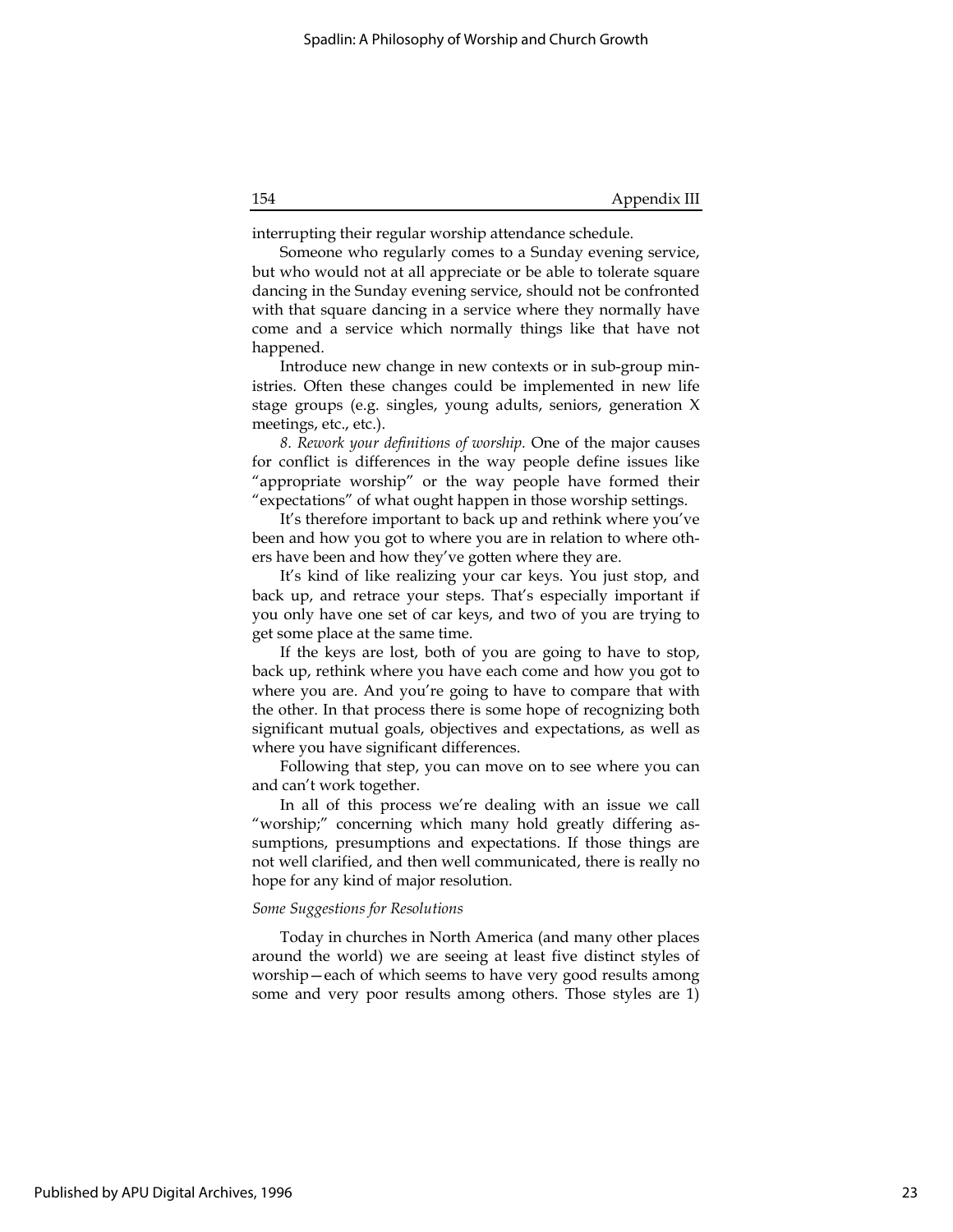| 155. |
|------|
|      |

Traditional 2) Liturgical 3) Charismatic 4) Blended 5) Seeker sensitive . . . worship styles. Then of course, there are many nuances of combination on all of these.

But here's the rub: The less clear you are in defining the reality of your worship situation; or the more in denial you are about the fact that there is demand in all of these areas within our congregations—the more unresolved conflict you will experience.

Some suggestions for resolution:

- A. Begin the process, especially briefly discussed in numbers 1 through 4 and 8 above.
- B. Begin trying to bring vitality to your kind of worship style by giving intentional thought to these issues:
- a) The transitions between various elements of your worship service; make them flow, do away with dead time, know what you're doing. Pre-think those issues.
- b) Plan small bits of variety. Remember creativity (as Dr. Howard Stevenson, formerly of Westmont College and EV Free Church of Fullerton, CA) has said is "taking a fresh look at the familiar."

Just dealing with those two issues alone can bring a new kind of vitality to your worship service, without changing one element or adding any new styles to your service.

If you could bring variety of style—to some degree that will help.

- c) A third thing you could consider is actually developing different styles of worship service within your congregation—knowing that one style will not meet all these days.
- d) Talk about these things—and then pray.

So much controversy happens because people are set on disagreeing with each other rather than coming together on the same side of the table to pray, to listen to one another and to seek God's face in knowing how you can maintain the unity of the faith, while affirming the diversity of needs that our various constituencies are needing—even within one congregation.

If you engage in the process of talking and praying together, you will be surprised how the Holy Spirit Himself will lead you away from denying the reality that variety does exist; and into new unique compromises in certain situations and new ministry